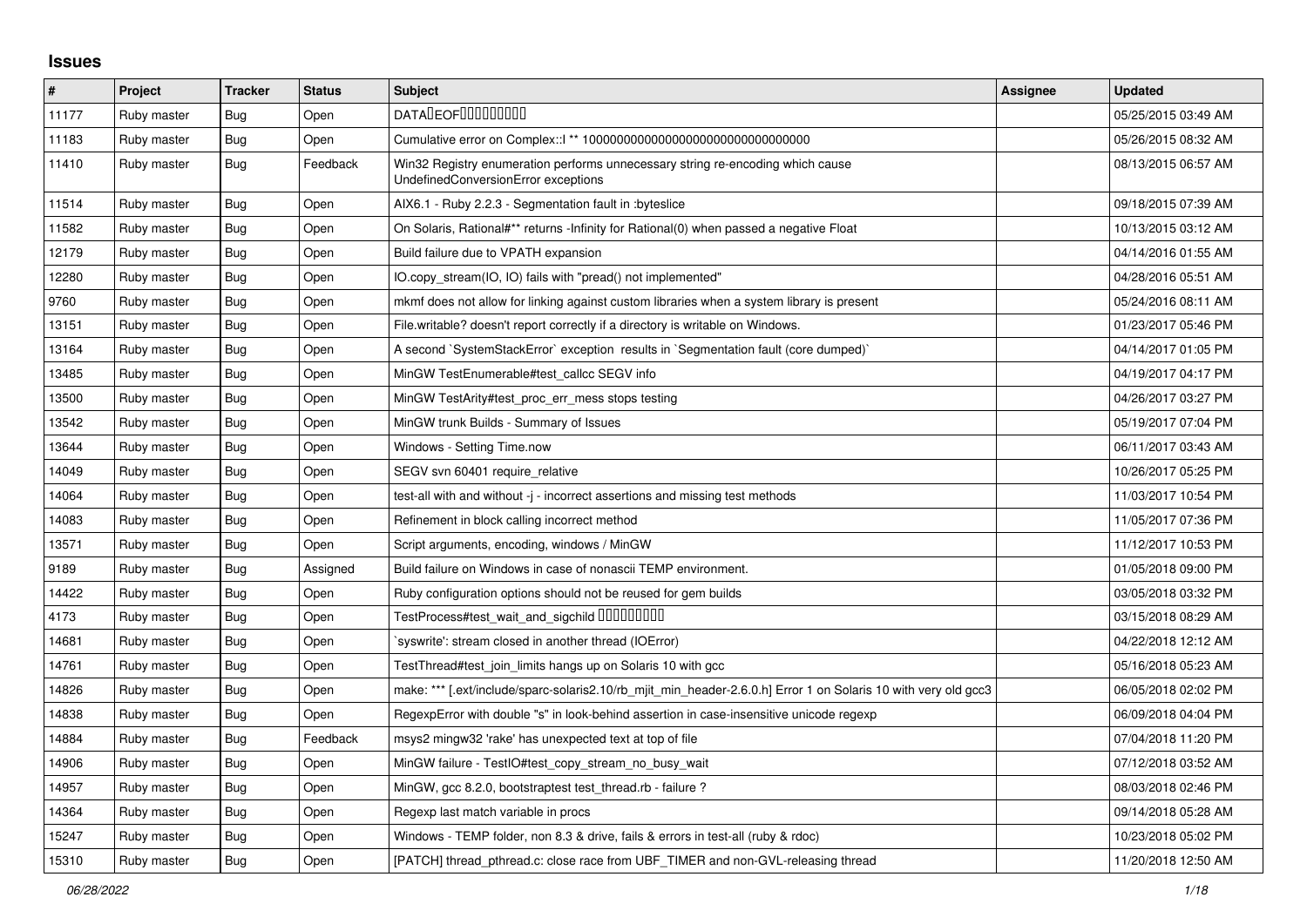| $\vert$ # | Project     | <b>Tracker</b> | <b>Status</b> | Subject                                                                                                                                               | Assignee | <b>Updated</b>      |
|-----------|-------------|----------------|---------------|-------------------------------------------------------------------------------------------------------------------------------------------------------|----------|---------------------|
| 15367     | Ruby master | Bug            | Open          | IO.select is not resumed when io-object gets closed                                                                                                   |          | 12/03/2018 10:22 AM |
| 15386     | Ruby master | Bug            | Open          | [PATCH] io.c (rb_io_check_char_readable): do not io_fflush buffered sockets                                                                           |          | 12/06/2018 11:38 AM |
| 14474     | Ruby master | Bug            | Open          | skip "TestException#test thread signal location" as known bug                                                                                         |          | 12/10/2018 07:09 AM |
| 15423     | Ruby master | Bug            | Open          | fork leapfrog leaks memory on FreeBSD 11.2                                                                                                            |          | 12/16/2018 02:28 PM |
| 15599     | Ruby master | Bug            | Open          | Mixing autoload and require causes deadlock and incomplete definition.                                                                                |          | 02/12/2019 01:40 PM |
| 15598     | Ruby master | Bug            | Open          | Deadlock on mutual reference of autoloaded constants                                                                                                  |          | 03/20/2019 10:58 AM |
| 15438     | Ruby master | Bug            | Open          | Threads can't switch faster than TIME_QUANTUM_(NSEC USEC MSEC)                                                                                        |          | 03/25/2019 08:53 PM |
| 13220     | Ruby master | Bug            | Feedback      | Enhance support of Unicode strings manipulation                                                                                                       |          | 06/14/2019 08:58 PM |
| 10436     | Ruby master | Bug            | Open          | ruby -c and ripper inconsistency: m(&nil) {}                                                                                                          |          | 08/27/2019 12:08 AM |
| 16145     | Ruby master | Bug            | Open          | regexp match error if mixing /i, character classes, and utf8                                                                                          |          | 09/06/2019 05:52 AM |
| 16158     | Ruby master | Bug            | Open          | "st" Character Sequence In Regex Look-Behind Causes Illegal Pattern Error When Combined With POSIX<br>Bracket Expressions And Case Insensitivity Flag |          | 09/17/2019 09:37 AM |
| 16265     | Ruby master | Bug            | Open          | Test (spec) failure using current MSYS2 tools, related to -fstack-protector and possibly<br>D_FORTIFY_SOURCE=2                                        |          | 12/03/2019 03:09 PM |
| 16288     | Ruby master | Bug            | Open          | Segmentation fault with finalizers, threads                                                                                                           |          | 12/19/2019 07:46 PM |
| 15787     | Ruby master | Bug            | Feedback      | LoadError by EPERM on read-only volume                                                                                                                |          | 12/29/2019 06:46 AM |
| 14418     | Ruby master | Bug            | Open          | ruby 2.5 slow regexp execution                                                                                                                        |          | 12/29/2019 10:34 AM |
| 12500     | Ruby master | Bug            | Open          | TestProcess#test_aspawn_too_long_path fails on mips with "argument too big"                                                                           |          | 12/29/2019 10:38 AM |
| 8185      | Ruby master | Bug            | Open          | Thread/fork issue                                                                                                                                     |          | 12/30/2019 03:00 AM |
| 9435      | Ruby master | Bug            | Open          | Kernel.system problem                                                                                                                                 |          | 12/30/2019 03:00 AM |
| 16493     | Ruby master | <b>Bug</b>     | Open          | TestThreadQueue#test_thr_kill is flaky on AArch64                                                                                                     |          | 01/09/2020 09:39 AM |
| 14387     | Ruby master | Bug            | Open          | Ruby 2.5 <sup>D</sup> Alpine Linux 000000000000 SystemStackError 00000                                                                                |          | 04/21/2020 03:13 PM |
| 16905     | Ruby master | Bug            | Open          | Ruby required to build Ruby on Haiku?                                                                                                                 |          | 05/24/2020 08:08 AM |
| 16927     | Ruby master | Bug            | Open          | String#tr won't return the expected result for some sign with diacritics                                                                              |          | 06/01/2020 05:24 AM |
| 16959     | Ruby master | Bug            | Open          | Weakmap has specs and third-party usage despite being a private API                                                                                   |          | 06/13/2020 08:54 PM |
| 16820     | Ruby master | Bug            | Open          | LEGAL is out of sync                                                                                                                                  |          | 08/19/2020 11:08 AM |
| 17037     | Ruby master | Bug            | Open          | rounding of Rational#to_f                                                                                                                             |          | 08/26/2020 03:54 AM |
| 16997     | Ruby master | <b>Bug</b>     | Open          | IO#gets converts some \r\n to \n with universal newline: false                                                                                        |          | 08/26/2020 05:20 PM |
| 17132     | Ruby master | <b>Bug</b>     | Feedback      | vcs.rb doesn't detect git submodules as vcs                                                                                                           |          | 08/31/2020 11:31 AM |
| 17180     | Ruby master | <b>Bug</b>     | Open          | Ractor and constant referencing                                                                                                                       |          | 09/20/2020 05:43 PM |
| 17159     | Ruby master | <b>Bug</b>     | Open          | extend 'define method' for Ractor                                                                                                                     |          | 10/29/2020 04:06 PM |
| 17383     | Ruby master | <b>Bug</b>     | Open          | 3.0 recursion memory speed issues                                                                                                                     |          | 12/09/2020 05:41 PM |
| 17337     | Ruby master | <b>Bug</b>     | Open          | Don't embed Ruby build-time configuration in Ruby                                                                                                     |          | 12/21/2020 04:17 PM |
| 17506     | Ruby master | <b>Bug</b>     | Open          | Ractor isolation broken by ThreadGroup                                                                                                                |          | 01/03/2021 08:05 PM |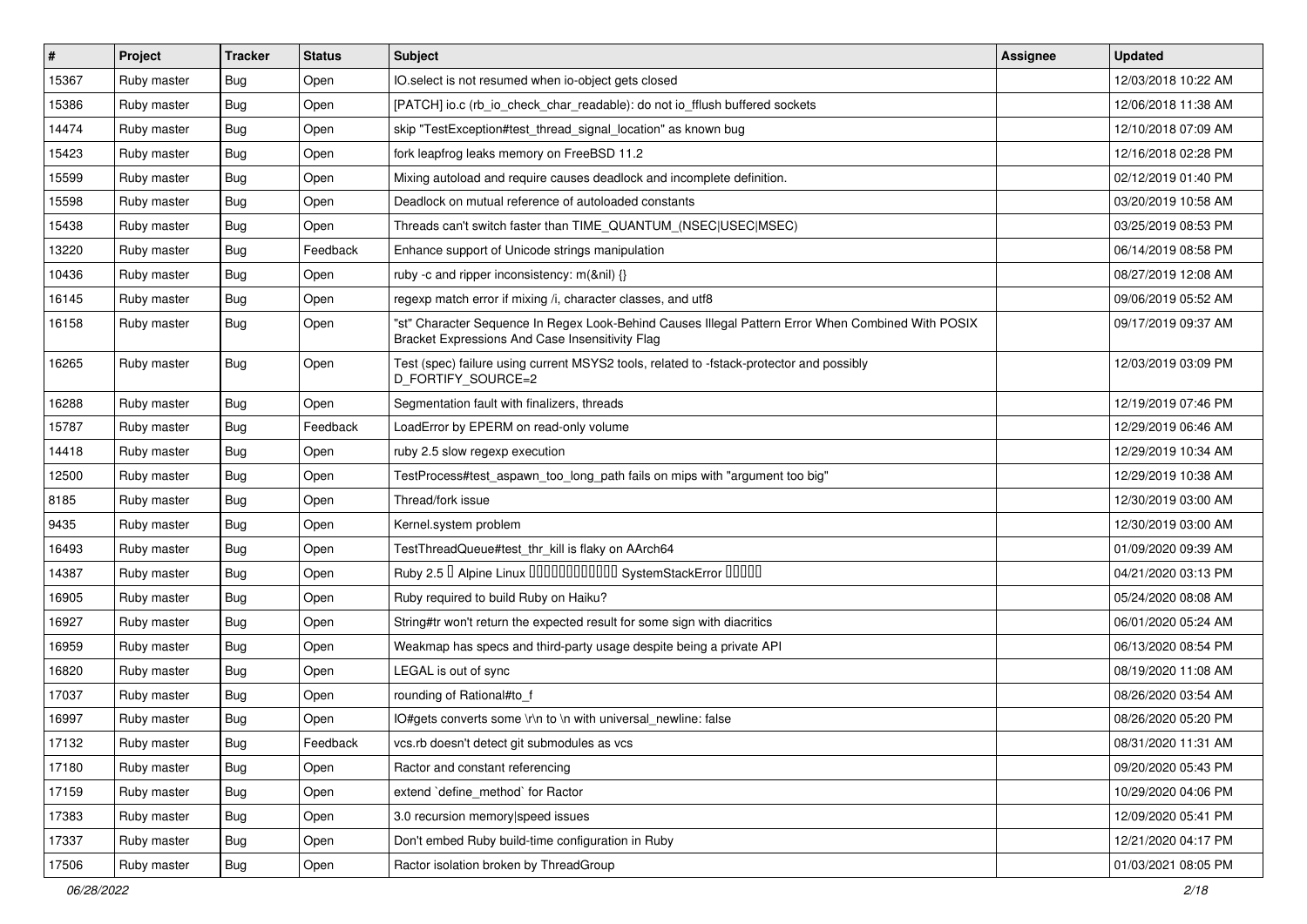| $\vert$ # | Project     | <b>Tracker</b> | <b>Status</b> | <b>Subject</b>                                                                                                          | <b>Assignee</b> | <b>Updated</b>      |
|-----------|-------------|----------------|---------------|-------------------------------------------------------------------------------------------------------------------------|-----------------|---------------------|
| 17373     | Ruby master | Bug            | Open          | Ruby 3.0 is slower at Discourse bench than Ruby 2.7                                                                     |                 | 01/04/2021 06:47 AM |
| 17646     | Ruby master | Bug            | Open          | Check for ` builtin mul overflow with long long arguments                                                               |                 | 02/19/2021 06:19 PM |
| 14480     | Ruby master | Bug            | Open          | miniruby crashing when compiled with -O2 or -O1 on aarch64                                                              |                 | 02/23/2021 10:35 AM |
| 16810     | Ruby master | <b>Bug</b>     | Open          | ruby segfaults on s390x with musl libc                                                                                  |                 | 03/05/2021 01:38 AM |
| 17680     | Ruby master | <b>Bug</b>     | Open          | tab completion no longer works on irb3.0                                                                                |                 | 03/13/2021 08:06 AM |
| 17142     | Ruby master | <b>Bug</b>     | Open          | Ruby fails to build in AIX                                                                                              |                 | 03/20/2021 07:08 AM |
| 17354     | Ruby master | <b>Bug</b>     | Open          | Module#const_source_location is misleading for constants awaiting autoload                                              |                 | 03/26/2021 05:56 PM |
| 12689     | Ruby master | Bug            | Open          | Thread isolation of $\frac{6}{3}$ and $\frac{6}{3}$                                                                     |                 | 04/01/2021 08:51 PM |
| 11230     | Ruby master | <b>Bug</b>     | Open          | Should rb_struct_s_members() be public API?                                                                             |                 | 04/17/2021 05:06 PM |
| 17817     | Ruby master | Bug            | Open          | --jit outputs ./tmp/_ruby_mjit_*.h: No such file or directory on with TMP                                               |                 | 04/22/2021 11:57 AM |
| 17792     | Ruby master | Bug            | Open          | make notes and make test fail with Ruby3.0.1p64 RaspberryPI 4B Ubuntu 20.10 ARM64                                       |                 | 05/23/2021 08:23 PM |
| 17926     | Ruby master | <b>Bug</b>     | Open          | spec/ruby/core/file/atime_spec.rb: a random failing test on Travis ppc64le                                              |                 | 06/02/2021 04:35 PM |
| 17925     | Ruby master | Bug            | Open          | Pattern matching syntax using semicolon one-line                                                                        |                 | 06/04/2021 03:08 PM |
| 17989     | Ruby master | <b>Bug</b>     | Open          | Case insensitive Regexps do not handle characters with overlapping case foldings                                        |                 | 06/15/2021 11:43 AM |
| 17990     | Ruby master | Bug            | Open          | Inconsistent behavior of Regexp quantifiers over characters with complex case foldings                                  |                 | 06/15/2021 11:59 AM |
| 17999     | Ruby master | Bug            | Open          | TestMethod#test_zsuper intermittent timeout error on raspbian10-aarch64 Cl                                              |                 | 06/18/2021 01:33 AM |
| 14582     | Ruby master | <b>Bug</b>     | Open          | Unable to use `method__entry` and `method_return` tracing probes since 2.5                                              |                 | 06/18/2021 06:08 PM |
| 18009     | Ruby master | Bug            | Open          | Regexps \w and \W with /i option and /u option produce inconsistent results under nested negation and<br>intersection   |                 | 06/28/2021 09:09 AM |
| 18010     | Ruby master | <b>Bug</b>     | Open          | Character class with single character gets case-folded with following string                                            |                 | 06/28/2021 09:30 AM |
| 18012     | Ruby master | Bug            | Open          | Case-insensitive character classes can only match multiple code points when top-level character class is not<br>negated |                 | 06/29/2021 08:35 AM |
| 18013     | Ruby master | <b>Bug</b>     | Open          | Unexpected results when mxiing negated character classes and case-folding                                               |                 | 06/29/2021 12:05 PM |
| 17931     | Ruby master | <b>Bug</b>     | Open          | Compile fails setup option nodynamic                                                                                    |                 | 07/07/2021 08:51 AM |
| 15993     | Ruby master | Bug            | Open          | require' doesn't work if there are Cyrillic chars in the path to Ruby dir                                               |                 | 07/09/2021 04:08 PM |
| 18049     | Ruby master | Bug            | Feedback      | Cannot build ruby-3.0.2 on NetBSD                                                                                       |                 | 08/01/2021 12:36 AM |
| 18080     | Ruby master | Bug            | Open          | Syntax error on one-line pattern matching                                                                               |                 | 08/18/2021 12:38 AM |
| 15428     | Ruby master | Bug            | Open          | Refactor Proc#>> and #<<                                                                                                |                 | 08/20/2021 06:31 PM |
| 18129     | Ruby master | <b>Bug</b>     | Open          | Ractor-incompatible global variables can be accessed through alias                                                      |                 | 08/23/2021 10:08 PM |
| 17722     | Ruby master | <b>Bug</b>     | Open          | define method with shareable results in "defined in a different Ractor"                                                 |                 | 08/24/2021 12:03 PM |
| 18131     | Ruby master | Bug            | Open          | addr2line.c: Some inlined functions mistakenly shown                                                                    |                 | 08/24/2021 07:59 PM |
| 18144     | Ruby master | <b>Bug</b>     | Open          | Timeout not working while regular expression match is running                                                           |                 | 09/02/2021 07:08 AM |
| 18152     | Ruby master | <b>Bug</b>     | Open          | Fix theoretical bug with signals $+$ qsort                                                                              |                 | 09/08/2021 03:38 PM |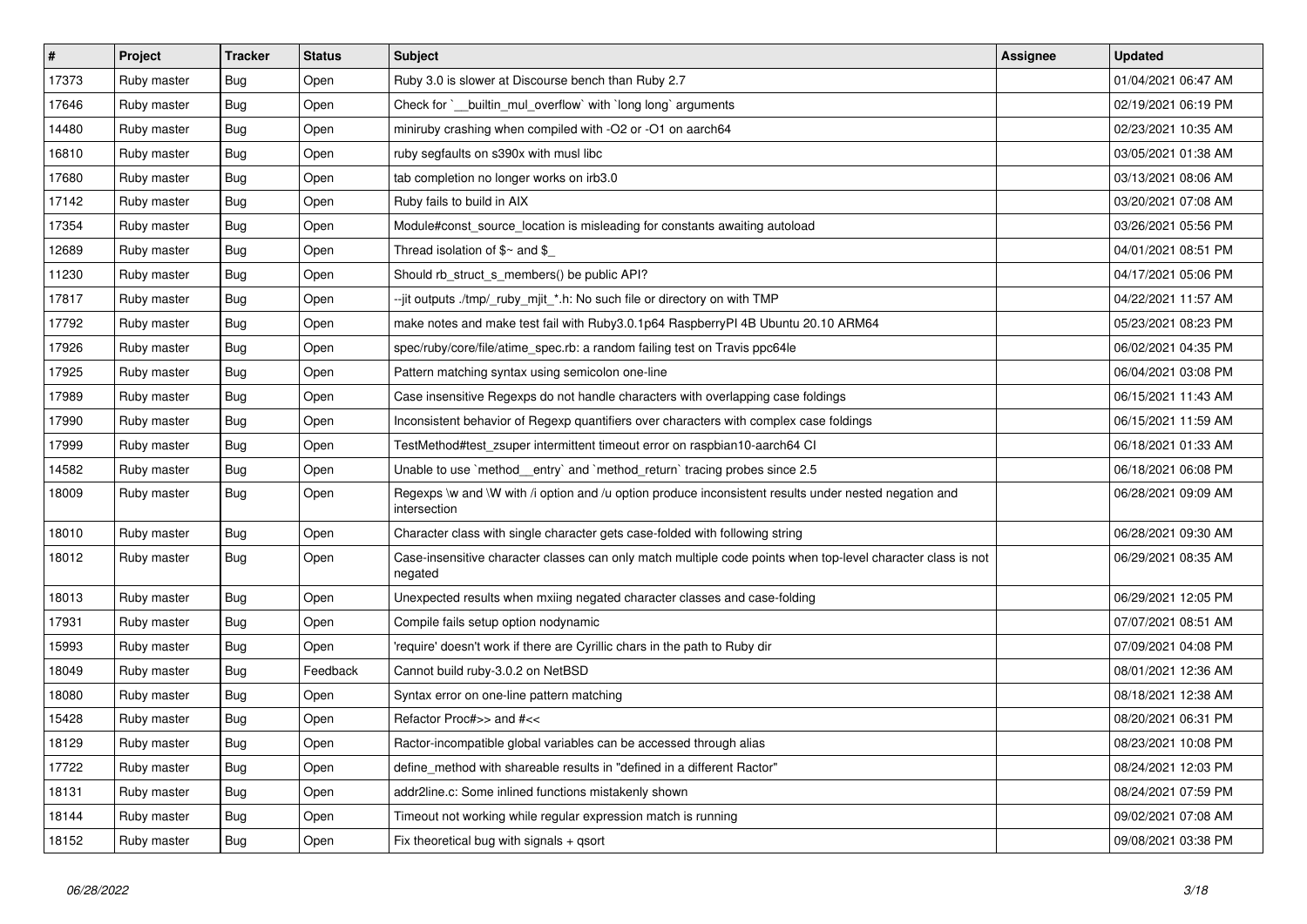| $\vert$ # | Project     | <b>Tracker</b> | <b>Status</b> | <b>Subject</b>                                                                                                             | Assignee | <b>Updated</b>      |
|-----------|-------------|----------------|---------------|----------------------------------------------------------------------------------------------------------------------------|----------|---------------------|
| 17878     | Ruby master | Bug            | Open          | bootstraptest/test_ractor.rb:224 a random failing test with "The outgoing-port is already closed<br>(Ractor::ClosedError)" |          | 09/13/2021 01:10 PM |
| 18186     | Ruby master | <b>Bug</b>     | Open          | SEGV with system command - MinGW?                                                                                          |          | 09/22/2021 03:20 PM |
| 17774     | Ruby master | Bug            | Open          | Quantified empty group causes regex to fail                                                                                |          | 10/13/2021 04:43 PM |
| 16953     | Ruby master | Bug            | Feedback      | Windows bash bin files removed in master                                                                                   |          | 10/15/2021 01:57 AM |
| 17146     | Ruby master | Bug            | Open          | Queue operations are allowed after it is frozen                                                                            |          | 10/20/2021 08:32 PM |
| 18255     | Ruby master | <b>Bug</b>     | Open          | ioctl zeroes the last buffer byte                                                                                          |          | 10/25/2021 08:13 AM |
| 18269     | Ruby master | Bug            | Open          | trace_opt_not and trace_opt_regexpmatch2 insns are indistinguishable                                                       |          | 11/12/2021 07:44 AM |
| 18338     | Ruby master | Bug            | Open          | Encoding.default_external = Encoding::UTF_16BE may add a wrongly-encoded string to<br>\$LOADED_FEATURES                    |          | 11/15/2021 07:32 AM |
| 18359     | Ruby master | <b>Bug</b>     | Open          | [Windows MinGW] warning Please include winsock2.h before windows.h                                                         |          | 11/23/2021 05:07 PM |
| 18379     | Ruby master | <b>Bug</b>     | Open          | [CI] Windows mingw/ucrt - test-all timeout failures                                                                        |          | 12/02/2021 02:23 AM |
| 17765     | Ruby master | Bug            | Feedback      | Segmentation fault when calling String#gsub                                                                                |          | 12/02/2021 06:57 PM |
| 18073     | Ruby master | <b>Bug</b>     | Open          | test/ruby/test_jit.rb: "error: invalid use of '_builtin_va_arg_pack ()" on Ruby 2.7.4 on gcc 4.8.5                         |          | 12/03/2021 03:04 PM |
| 18393     | Ruby master | <b>Bug</b>     | Open          | TestReadline#test_interrupt_in_other_thread fails on armv7hl                                                               |          | 12/07/2021 02:03 PM |
| 16920     | Ruby master | Bug            | Open          | TestThread#test_signal_at_join fails on aarch64                                                                            |          | 12/07/2021 02:17 PM |
| 17799     | Ruby master | Bug            | Open          | Seg fault in rb_class_clear_method_cache                                                                                   |          | 12/09/2021 05:39 AM |
| 18412     | Ruby master | Bug            | Open          | Segfault in test_ractor.rb                                                                                                 |          | 12/17/2021 04:23 AM |
| 18413     | Ruby master | <b>Bug</b>     | Open          | Segfault in `ripper/lexer.rb`                                                                                              |          | 12/17/2021 04:49 PM |
| 18380     | Ruby master | Bug            | Open          | TestAddressResolve#test_socket_getnameinfo_domain_blocking test failures                                                   |          | 12/21/2021 04:22 PM |
| 18430     | Ruby master | Bug            | Feedback      | Raspberry Pi 3.0.3 Compile Issue                                                                                           |          | 12/28/2021 12:46 AM |
| 18456     | Ruby master | <b>Bug</b>     | Open          | rdoc non-determinism: module includes can be added once or twice to generated .ri                                          |          | 01/01/2022 11:16 PM |
| 18132     | Ruby master | Bug            | Open          | TODO: fix ccan/list thread safety                                                                                          |          | 01/02/2022 08:22 AM |
| 18457     | Ruby master | Bug            | Open          | ruby 2.7.5 fiddle/types.rb use uint32_t but fiddle/cparser.rb lacks uint32_t                                               |          | 01/03/2022 01:00 PM |
| 18454     | Ruby master | <b>Bug</b>     | Open          | YJIT slowing down key Discourse benchmarks                                                                                 |          | 01/04/2022 08:45 AM |
| 18473     | Ruby master | Bug            | Open          | Raw data in Socket:: Option#inspect on Amazon Linux 2                                                                      |          | 01/11/2022 02:13 PM |
| 18472     | Ruby master | Bug            | Open          | rb_w32_map_errno is not found on Ruby-3.1.0                                                                                |          | 01/13/2022 09:59 AM |
| 18492     | Ruby master | <b>Bug</b>     | Open          | 'rb_rescue2' inside 'rb_protect' segfaults on Windows                                                                      |          | 01/14/2022 03:17 PM |
| 18429     | Ruby master | Bug            | Open          | Configure ruby-3.0.3 on Solaris 10 Unknown keyword 'URL' in './ruby.tmp.pc'                                                |          | 01/18/2022 09:15 PM |
| 18506     | Ruby master | <b>Bug</b>     | Open          | make and make install rebuild items every time unnecessarily - sometimes causing races in parallel installs                |          | 01/21/2022 01:46 PM |
| 18510     | Ruby master | Bug            | Open          | Unexpected waiting for console when starting ruby on windows                                                               |          | 01/23/2022 02:53 PM |
| 18507     | Ruby master | <b>Bug</b>     | Open          | Incorrect target_os detection in configure script                                                                          |          | 01/25/2022 08:57 AM |
| 18518     | Ruby master | Bug            | Open          | NoMemoryError + [FATAL] failed to allocate memory for twice 1 << large                                                     |          | 01/28/2022 01:40 PM |
| 11064     | Ruby master | <b>Bug</b>     | Open          | #singleton_methods for objects with special singleton_class returns an empty array                                         |          | 01/31/2022 05:02 AM |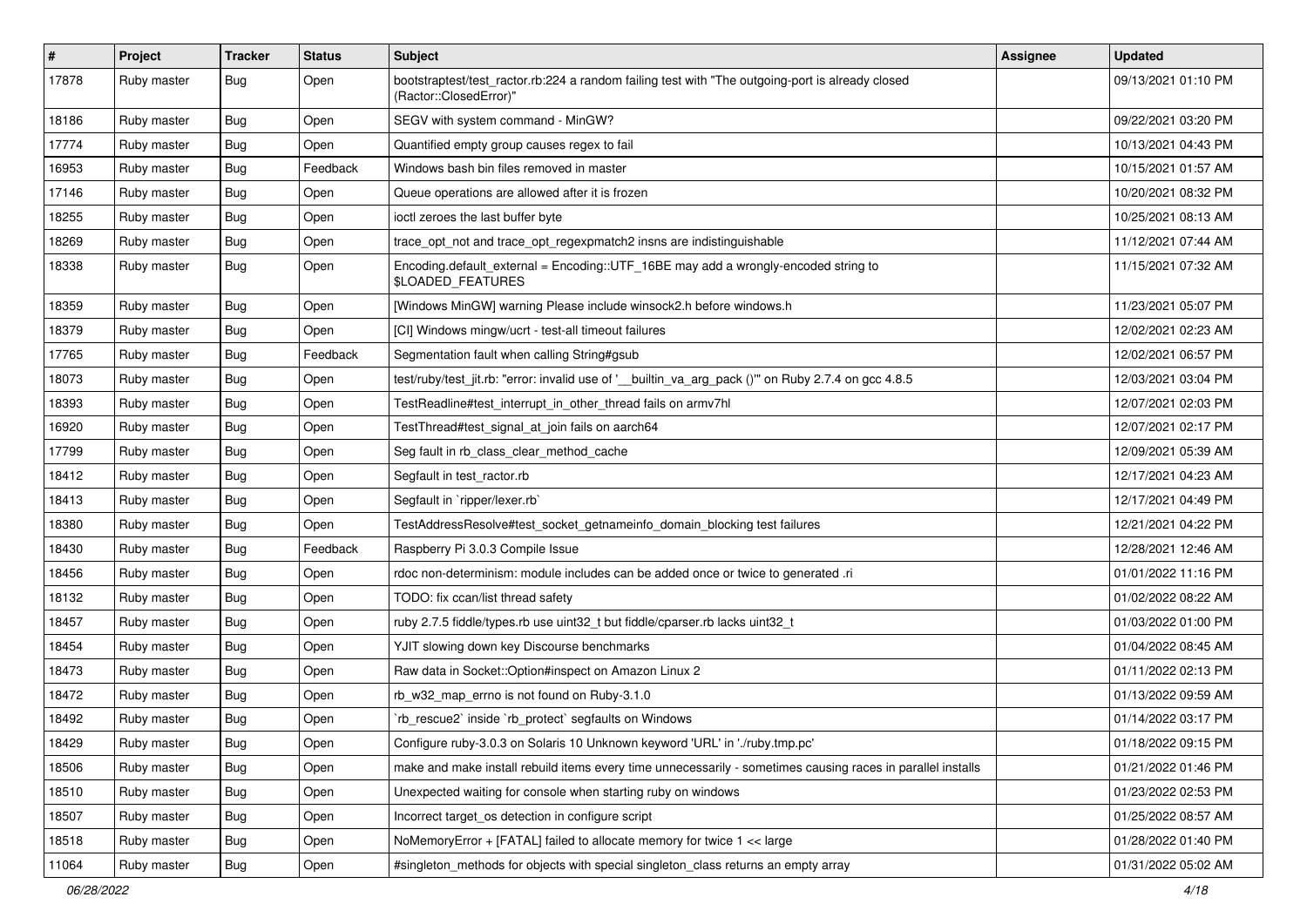| $\vert$ # | Project     | <b>Tracker</b> | <b>Status</b> | Subject                                                                                              | Assignee | <b>Updated</b>      |
|-----------|-------------|----------------|---------------|------------------------------------------------------------------------------------------------------|----------|---------------------|
| 17263     | Ruby master | <b>Bug</b>     | Open          | Fiber context switch degrades with number of fibers, limit on number of fibers                       |          | 01/31/2022 02:47 PM |
| 18257     | Ruby master | Bug            | Open          | rb_mRubyVMFrozenCore is broken by GC run                                                             |          | 02/10/2022 12:36 PM |
| 18476     | Ruby master | Bug            | Open          | Call to require stuck forever after receiving EAGAIN on writev when running with zeus                |          | 02/28/2022 02:55 PM |
| 18607     | Ruby master | Bug            | Feedback      | Ruby 2.7.5 fails to configure on macOS Monterey on mac with M1 Pro                                   |          | 03/04/2022 01:08 PM |
| 18616     | Ruby master | Bug            | Open          | Error with clang(1) on MacOS due to __declspec()                                                     |          | 03/09/2022 10:50 AM |
| 18580     | Ruby master | Bug            | Open          | Range#include? inconsistency for beginless String ranges                                             |          | 03/09/2022 10:22 PM |
| 18661     | Ruby master | Bug            | Open          | Net::HTTP behavior changed between 2.6 and 3.1 on windows.                                           |          | 03/25/2022 01:57 PM |
| 18396     | Ruby master | <b>Bug</b>     | Open          | An unexpected "hash value omission" syntax error when without parentheses call expr follows          |          | 03/29/2022 09:58 PM |
| 18247     | Ruby master | Bug            | Open          | weird results for `Array#slice` or `Array#[]` with argument of type `Enumerator::ArithmeticSequence` |          | 03/30/2022 11:05 PM |
| 18605     | Ruby master | Bug            | Open          | Fails to run on (newer) 32bit Windows with ucrt                                                      |          | 04/01/2022 07:52 AM |
| 18674     | Ruby master | Bug            | Open          | Build failure `make up` with WSL2                                                                    |          | 04/01/2022 08:51 AM |
| 18455     | Ruby master | Bug            | Open          | IO#close` has poor performance and difficult to understand semantics.                                |          | 04/04/2022 02:02 AM |
| 18686     | Ruby master | Bug            | Open          | Regexp supporting unexpected age properties in Ruby < 3.2                                            |          | 04/08/2022 06:52 PM |
| 18733     | Ruby master | Bug            | Open          | Ruby GC problems cause performance issue with Ractor                                                 |          | 04/15/2022 09:13 AM |
| 18738     | Ruby master | Bug            | Open          | IRB can't recognize heredoc after words                                                              |          | 04/18/2022 12:00 AM |
| 18743     | Ruby master | Bug            | Open          | Enumerator#next / peek re-use each others stacktraces                                                |          | 04/19/2022 02:42 PM |
| 18622     | Ruby master | Bug            | Open          | const_get still looks in Object, while lexical constant lookup no longer does                        |          | 04/22/2022 11:26 AM |
| 18737     | Ruby master | Bug            | Open          | Windows 'require' is case independent                                                                |          | 04/22/2022 06:18 PM |
| 18731     | Ruby master | Bug            | Open          | Parallel test-all sometimes does not run at all some tests                                           |          | 04/23/2022 12:58 PM |
| 18133     | Ruby master | Bug            | Assigned      | LTO: TestGCCompact#test_ast_compacts segfaults on i686                                               |          | 04/23/2022 04:19 PM |
| 18740     | Ruby master | Bug            | Open          | Use of rightward assignment changes line number needed for line-targeted TracePoint                  |          | 04/27/2022 09:56 AM |
| 18759     | Ruby master | Bug            | Open          | snapshot-ruby_2_7: test failure on macos-12                                                          |          | 04/28/2022 12:18 AM |
| 18758     | Ruby master | Bug            | Open          | Ruby fails to build on M1 Mac when x86 Homebrew is installed                                         |          | 04/28/2022 03:19 PM |
| 18750     | Ruby master | Bug            | Feedback      | Segmentation fault on SIGINT when waiting in TracePoint handler                                      |          | 04/29/2022 10:47 AM |
| 18760     | Ruby master | Bug            | Open          | Ractors vs "skynet" microbenchmark                                                                   |          | 05/02/2022 11:36 PM |
| 18764     | Ruby master | Bug            | Open          | Build Error when Using msys2-mingw64 and Ruby 3.2                                                    |          | 05/10/2022 06:48 AM |
| 18763     | Ruby master | Bug            | Open          | The configure option "--with-openssl-dir" has lower precedence than pkg-config                       |          | 05/11/2022 11:39 AM |
| 18784     | Ruby master | Bug            | Open          | `FileUtils.rm_f` and `FileUtils.rm_rf` should not mask exceptions                                    |          | 05/16/2022 09:04 AM |
| 18789     | Ruby master | Bug            | Open          | make test-bundled-gems failed after make install                                                     |          | 05/18/2022 01:01 AM |
| 18751     | Ruby master | Bug            | Open          | Regression on master for Method#== when comparing public with private method                         |          | 05/18/2022 01:27 AM |
| 18782     | Ruby master | <b>Bug</b>     | Open          | Race conditions in autoload when loading the same feature with multiple threads.                     |          | 05/18/2022 09:22 PM |
| 18783     | Ruby master | <b>Bug</b>     | Open          | OptionParser should recognize "-" as an optional argument                                            |          | 05/19/2022 12:15 AM |
| 18794     | Ruby master | Bug            | Open          | Windows ucrt - intermittent SEGV TestObjSpace#test_reachable_objects_during_iteration                |          | 05/20/2022 05:19 PM |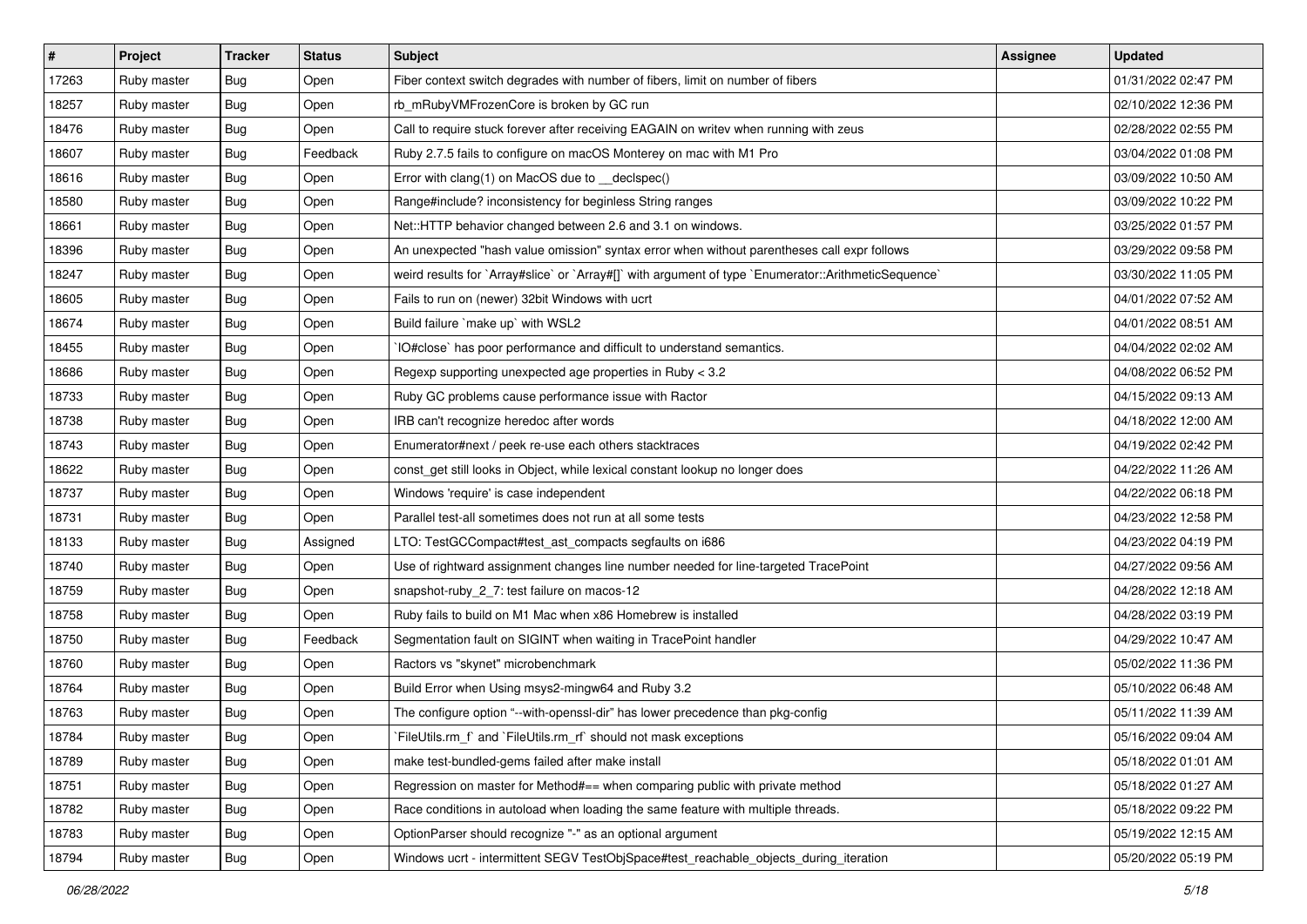| $\vert$ # | Project     | <b>Tracker</b> | <b>Status</b> | <b>Subject</b>                                                                                                         | Assignee | <b>Updated</b>      |
|-----------|-------------|----------------|---------------|------------------------------------------------------------------------------------------------------------------------|----------|---------------------|
| 16829     | Ruby master | Bug            | Open          | Exceptions raised from within an enumerated method lose part of their stacktrace                                       |          | 05/20/2022 07:25 PM |
| 18797     | Ruby master | Bug            | Open          | Third argument to Regexp.new is a bit broken                                                                           |          | 05/23/2022 10:11 AM |
| 18799     | Ruby master | <b>Bug</b>     | Open          | Refinement#import_methods vs attr_reader                                                                               |          | 05/25/2022 06:50 AM |
| 18804     | Ruby master | <b>Bug</b>     | Open          | Invalid line number for putnil instruction                                                                             |          | 05/25/2022 09:22 AM |
| 18805     | Ruby master | <b>Bug</b>     | Open          | IO::Buffer is inconsistent when returning a string from an empty buffer                                                |          | 05/25/2022 12:45 PM |
| 18785     | Ruby master | <b>Bug</b>     | Feedback      | RbConfig::MAKEFILE_CONFIG["warnflags"] contains "-Wno-cast-function-type" which is not compatible with<br>clang 13.0.0 |          | 05/25/2022 06:39 PM |
| 18678     | Ruby master | Bug            | Open          | Crash on Mac - vm_call0_cfunc_with_frame                                                                               |          | 05/26/2022 05:40 PM |
| 18286     | Ruby master | Bug            | Open          | Universal arm64/x86_84 binary built on an x86_64 machine segfaults/is killed on arm64                                  |          | 05/26/2022 09:45 PM |
| 18444     | Ruby master | <b>Bug</b>     | Open          | Trapped TSTP causes a locking deadlock in 3.0.3 onward                                                                 |          | 05/26/2022 10:29 PM |
| 18608     | Ruby master | <b>Bug</b>     | Open          | 'require': cannot load such file -- ripper (LoadError) after 'make distclean'                                          |          | 05/27/2022 04:10 AM |
| 18770     | Ruby master | Bug            | Open          | Inconsistent behavior of IO/StringIO's each methods when called with nil as a separator, limit and chomp:<br>true      |          | 06/06/2022 05:38 PM |
| 18795     | Ruby master | Bug            | Open          | Verbose GC debug output with -DRGENGC_DEBUG=5 causes a crash                                                           |          | 06/08/2022 08:24 AM |
| 18796     | Ruby master | <b>Bug</b>     | Open          | GC compaction gets stuck on Mac OS when a debugger is attached                                                         |          | 06/08/2022 08:25 AM |
| 18657     | Ruby master | Bug            | Open          | IRB raises exception when stdout is a pipe                                                                             |          | 06/08/2022 03:34 PM |
| 14434     | Ruby master | <b>Bug</b>     | Feedback      | IO#reopen fails after EPIPE                                                                                            |          | 06/09/2022 05:33 AM |
| 16143     | Ruby master | <b>Bug</b>     | Feedback      | BOM UTF-8 is not removed after rewind                                                                                  |          | 06/09/2022 06:51 AM |
| 17656     | Ruby master | <b>Bug</b>     | Feedback      | Improper functions shown in C level backtrace information                                                              |          | 06/09/2022 08:40 AM |
| 18123     | Ruby master | <b>Bug</b>     | Feedback      | addr2line.c: Define `SHF_COMPRESSED`                                                                                   |          | 06/09/2022 09:11 AM |
| 18121     | Ruby master | Bug            | Feedback      | addr2line.c: Endianness                                                                                                |          | 06/09/2022 09:13 AM |
| 18081     | Ruby master | <b>Bug</b>     | Feedback      | addr2line.c: Wrong section for `DW_AT_ranges`                                                                          |          | 06/09/2022 09:19 AM |
| 18435     | Ruby master | <b>Bug</b>     | Open          | Calling `protected` on ancestor method changes result of `instance_methods(false)`                                     |          | 06/09/2022 10:23 AM |
| 9921      | Ruby master | <b>Bug</b>     | Feedback      | gmtime r, win32.h, and <string></string>                                                                               |          | 06/10/2022 05:39 AM |
| 18768     | Ruby master | Bug            | Open          | Inconsistent behavior of IO, StringIO and String each_line methods when return paragraph and chomp: true<br>passed     |          | 06/10/2022 03:46 PM |
| 18816     | Ruby master | Bug            | Open          | Ractor segfaulting MacOS 12.4 (aarch64 / M1 processor)                                                                 |          | 06/13/2022 01:46 PM |
| 18780     | Ruby master | Bug            | Open          | Incorrect binding receiver for C API rb_eval_string()                                                                  |          | 06/15/2022 12:14 AM |
| 18281     | Ruby master | Bug            | Open          | Ruby 3.1.0: gem uninstall -alx fails to uninstall debug                                                                |          | 06/16/2022 01:08 AM |
| 18826     | Ruby master | Bug            | Open          | Symbol#to proc inconsistent, sometimes calls private methods                                                           |          | 06/16/2022 07:27 AM |
| 18837     | Ruby master | <b>Bug</b>     | Open          | Not possible to evaluate expression with numbered parameters in it                                                     |          | 06/17/2022 12:48 PM |
| 18767     | Ruby master | <b>Bug</b>     | Open          | IO.foreach hangs up when passes limit=0                                                                                |          | 06/18/2022 02:56 AM |
| 18842     | Ruby master | Bug            | Open          | Ruby's Resolv library does not handle correctly the `NODATA` case                                                      |          | 06/19/2022 05:39 PM |
| 18061     | Ruby master | <b>Bug</b>     | Open          | Execshield test: libruby.so.N.N.N: FAIL: property-note test because no .note.gnu.property section found                |          | 06/22/2022 07:58 AM |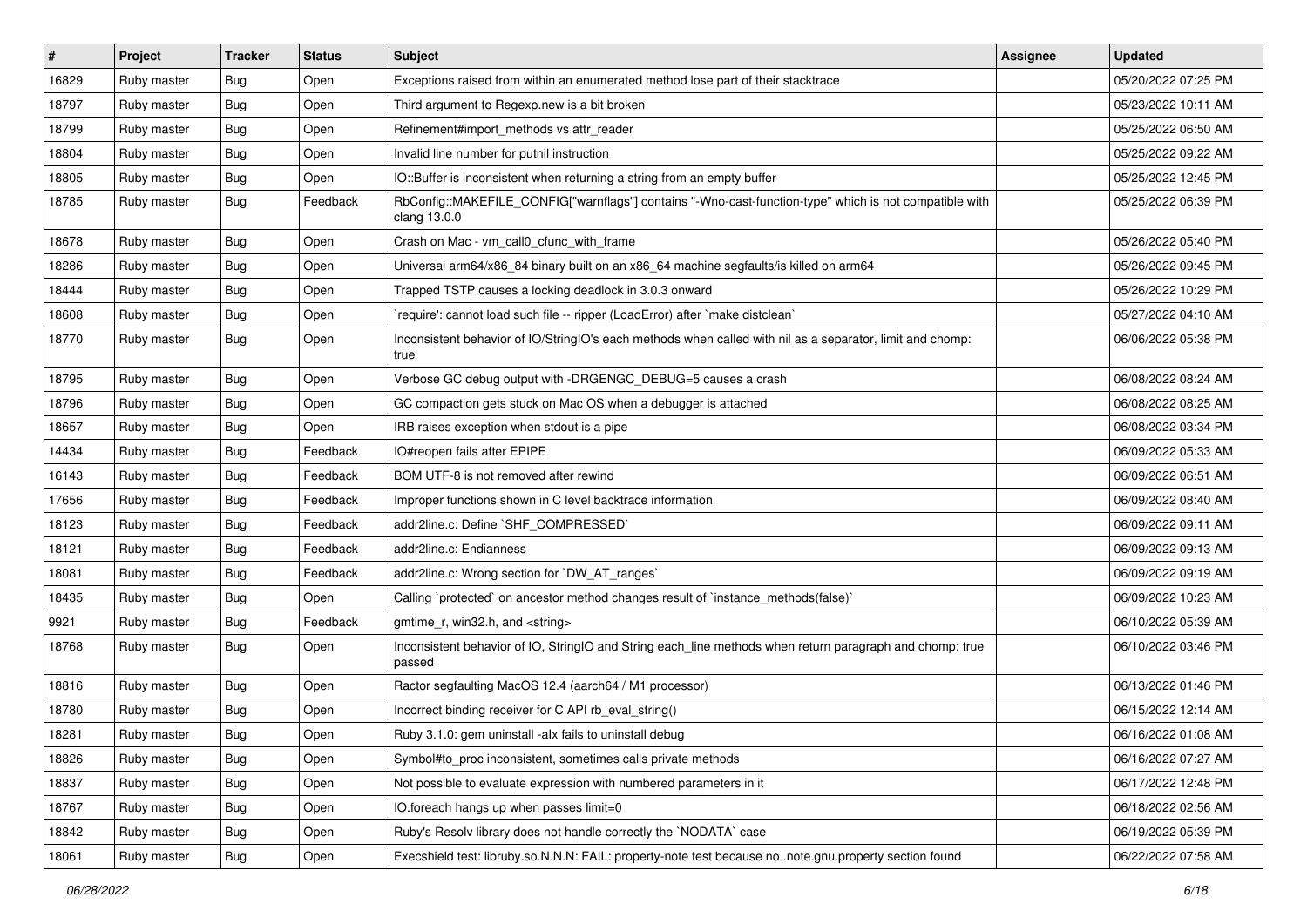| $\pmb{\#}$ | Project     | <b>Tracker</b> | <b>Status</b> | <b>Subject</b>                                                                | Assignee                      | <b>Updated</b>      |
|------------|-------------|----------------|---------------|-------------------------------------------------------------------------------|-------------------------------|---------------------|
| 18877      | Ruby master | Bug            | Open          | parse.y: escaped space inconsistently allowed after assignment                |                               | 06/26/2022 12:57 PM |
| 18880      | Ruby master | <b>Bug</b>     | Open          | IO#sysread on Windows does not validate arguments                             |                               | 06/26/2022 04:26 PM |
| 18881      | Ruby master | Bug            | Open          | IO#read_nonblock raises IOError when called following buffered character IO   |                               | 06/27/2022 12:21 AM |
| 18878      | Ruby master | Bug            | Open          | parse.y: Foo::Bar {} is inconsistently rejected                               |                               | 06/28/2022 03:38 AM |
| 18884      | Ruby master | Bug            | Open          | parse.y: inconsistent parsing of "if" after "class"                           |                               | 06/28/2022 03:54 AM |
| 18883      | Ruby master | <b>Bug</b>     | Open          | parse.y: trailing comma cannot coexist with star                              |                               | 06/28/2022 07:25 AM |
| 11142      | Ruby master | Bug            | Open          | Command line argument parser on windows handles double quotes inconsistently. | usa (Usaku<br>NAKAMURA)       | 05/12/2015 04:09 PM |
| 5334       | Ruby master | <b>Bug</b>     | Assigned      | Segmentation fault in InternetExplorer IServiceProvider interface             | suke (Masaki<br>Suketa)       | 12/30/2019 03:00 AM |
| 4434       | Ruby master | Bug            | Feedback      | make test-all "-j10000" 0000000000000000000                                   | sorah (Sorah<br>Fukumori)     | 12/25/2017 06:14 PM |
| 9115       | Ruby master | <b>Bug</b>     | Assigned      | Logger traps all exceptions; breaks Timeout                                   | sonots (Naotoshi<br>Seo)      | 08/20/2019 12:47 PM |
| 17289      | Ruby master | <b>Bug</b>     | Assigned      | Time#strftime occurs Segmentation Fault on ruby-2.7.2p137                     | shyouhei<br>(Shyouhei Urabe)  | 11/05/2020 07:57 AM |
| 13864      | Ruby master | <b>Bug</b>     | Assigned      | Rinda multicast test failures due to missing default route                    | seki (Masatoshi<br>Seki)      | 08/17/2021 07:16 AM |
| 12582      | Ruby master | <b>Bug</b>     | Assigned      | OpenSSL Authenticated Encryption should check for tag length                  | rhenium (Kazuki<br>Yamaguchi) | 04/28/2017 01:45 PM |
| 18658      | Ruby master | Bug            | Open          | Need openssl 3 support for Ubuntu 22.04 (Ruby 2.7.x and 3.0.x)                | rhenium (Kazuki<br>Yamaguchi) | 05/30/2022 08:06 PM |
| 18727      | Ruby master | <b>Bug</b>     | Assigned      | Make failed on x86_64-cygwin (LoadError)                                      | peterzhu2118<br>(Peter Zhu)   | 04/16/2022 05:15 AM |
| 15072      | Ruby master | Bug            | Open          | thread.c:4356:5: error: implicit declaration of function 'ubf list atfork'    | normalperson<br>(Eric Wong)   | 09/20/2018 03:32 AM |
| 13269      | Ruby master | <b>Bug</b>     | Assigned      | test/readline/test_readline.rb and mingw                                      | nobu (Nobuyoshi<br>Nakada)    | 03/13/2017 08:56 AM |
| 12473      | Ruby master | <b>Bug</b>     | Assigned      | Test failure on fedora with TestTimeExtension#test_huge_precision             | nobu (Nobuyoshi<br>Nakada)    | 04/28/2017 01:45 PM |
| 12725      | Ruby master | <b>Bug</b>     | Assigned      | Trying to use ./miniruby before it exists                                     | nobu (Nobuyoshi<br>Nakada)    | 04/28/2017 01:45 PM |
| 9414       | Ruby master | <b>Bug</b>     | Feedback      | strftime returns incorrectly encoded string                                   | nobu (Nobuyoshi<br>Nakada)    | 01/05/2018 09:00 PM |
| 9955       | Ruby master | Bug            | Assigned      | issue building dll on mingw, library not found                                | nobu (Nobuyoshi<br>Nakada)    | 01/05/2018 09:00 PM |
| 5317       | Ruby master | <b>Bug</b>     | Assigned      |                                                                               | nobu (Nobuyoshi<br>Nakada)    | 01/05/2018 09:00 PM |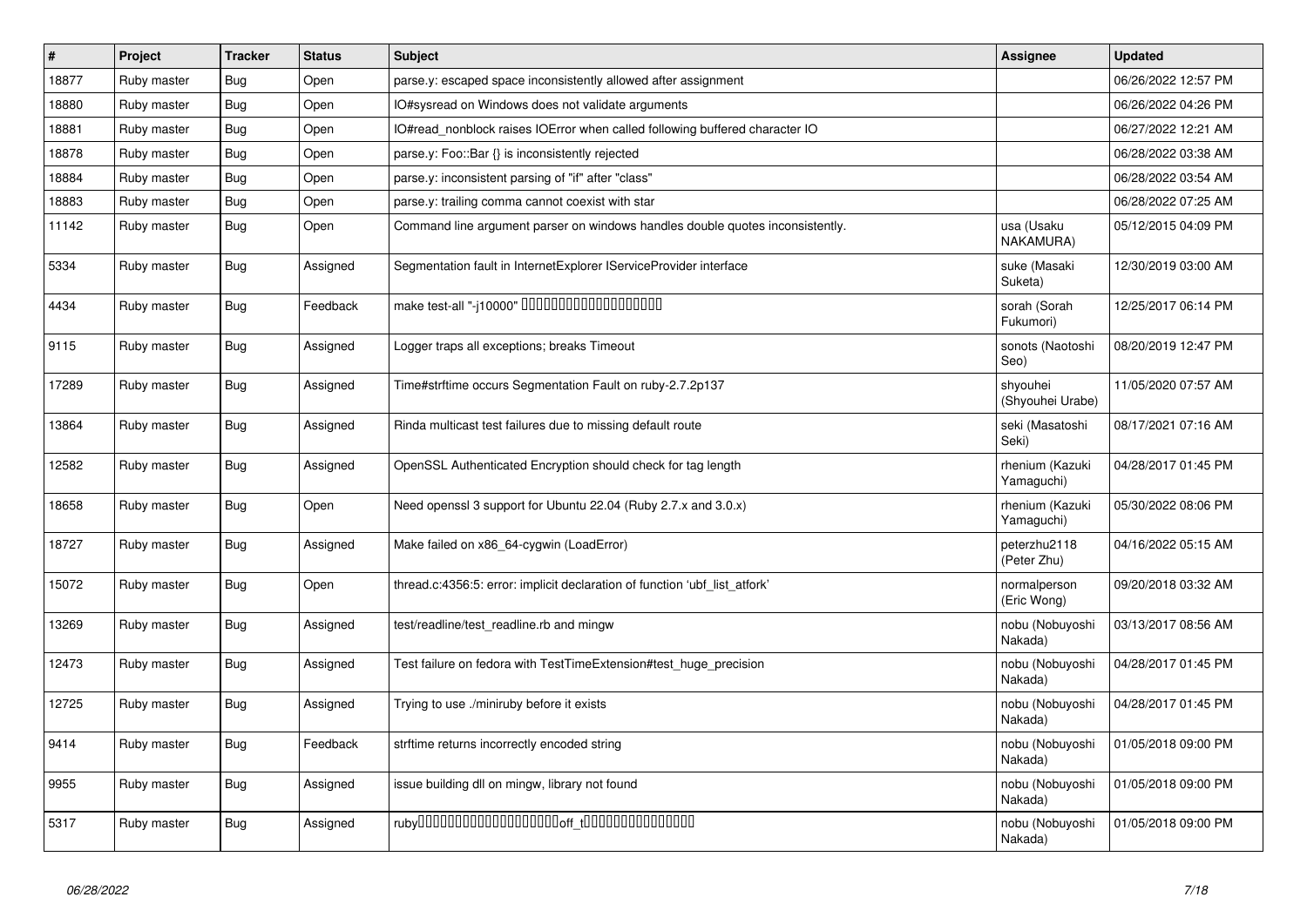| $\sharp$ | Project     | <b>Tracker</b> | <b>Status</b> | Subject                                                                           | Assignee                   | <b>Updated</b>      |
|----------|-------------|----------------|---------------|-----------------------------------------------------------------------------------|----------------------------|---------------------|
| 6360     | Ruby master | <b>Bug</b>     | Assigned      | Debug information build even without requesting it                                | nobu (Nobuyoshi<br>Nakada) | 01/05/2018 09:00 PM |
| 7964     | Ruby master | <b>Bug</b>     | Assigned      | Writing an ASCII-8BIT String to a StringIO created from a UTF-8 String            | nobu (Nobuyoshi<br>Nakada) | 01/05/2018 09:00 PM |
| 14543    | Ruby master | Bug            | Assigned      | 'make commit' show error of 'common-srcs'                                         | nobu (Nobuyoshi<br>Nakada) | 06/02/2018 04:17 AM |
| 14971    | Ruby master | Bug            | Open          | error: implicit declaration of function 'rb vm call0                              | nobu (Nobuyoshi<br>Nakada) | 09/06/2018 03:53 AM |
| 8299     | Ruby master | Bug            | Assigned      | Minor error in float parsing                                                      | nobu (Nobuyoshi<br>Nakada) | 12/30/2019 03:00 AM |
| 7840     | Ruby master | <b>Bug</b>     | Open          | -Wdeclaration-after-statement is valid for C/ObjC but not for C++                 | nobu (Nobuyoshi<br>Nakada) | 06/02/2020 04:41 PM |
| 17578    | Ruby master | Bug            | Assigned      | mkmf experimental C++ Support                                                     | nobu (Nobuyoshi<br>Nakada) | 01/27/2021 03:51 AM |
| 9010     | Ruby master | Bug            | Assigned      | ./configure --prefix= cannot handle directories with spaces                       | nobu (Nobuyoshi<br>Nakada) | 04/26/2021 10:38 PM |
| 13298    | Ruby master | <b>Bug</b>     | Assigned      | mingw SEGV TestEnumerable#test_callcc                                             | nobu (Nobuyoshi<br>Nakada) | 06/04/2021 03:41 AM |
| 16836    | Ruby master | Bug            | Assigned      | configure-time LDFLAGS leak into ruby pkg-config file                             | nobu (Nobuyoshi<br>Nakada) | 08/14/2021 09:10 AM |
| 10416    | Ruby master | Bug            | Open          | Create mechanism for updating of Unicode data files downstreams when we want      | nobu (Nobuyoshi<br>Nakada) | 10/08/2021 06:40 AM |
| 12436    | Ruby master | Bug            | Assigned      | newline argument of File.open seems not respected on Windows                      | nobu (Nobuyoshi<br>Nakada) | 10/25/2021 09:07 AM |
| 16497    | Ruby master | <b>Bug</b>     | Assigned      | StringIO#internal_encoding is broken (more severely in 2.7)                       | nobu (Nobuyoshi<br>Nakada) | 10/26/2021 04:31 PM |
| 18623    | Ruby master | <b>Bug</b>     | Open          | make runnable' does not work                                                      | nobu (Nobuyoshi<br>Nakada) | 03/16/2022 01:28 AM |
| 8973     | Ruby master | Bug            | Feedback      | Allow to configure archlibdir for multiarch                                       | nobu (Nobuyoshi<br>Nakada) | 06/16/2022 08:22 AM |
| 9208     | Ruby master | Bug            | Feedback      | Win32 ANSI color no longer works since revision 43331                             | nobu (Nobuyoshi<br>Nakada) | 06/17/2022 09:35 AM |
| 7892     | Ruby master | Bug            | Open          | MIME encoding bug of NKF.nkf                                                      | naruse (Yui<br>NARUSE)     | 12/25/2017 06:15 PM |
| 11526    | Ruby master | <b>Bug</b>     | Assigned      | Streaming HTTP requests are not idempotent and should not be retried              | naruse (Yui<br>NARUSE)     | 07/01/2019 09:16 PM |
| 5179     | Ruby master | <b>Bug</b>     | Assigned      | Complex#rationalize and to_r with approximate zeros                               | mrkn (Kenta<br>Murata)     | 01/17/2020 03:00 AM |
| 18677    | Ruby master | Bug            | Assigned      | BigDecimal#power (**) returns FloatDomainError when passing an infinite parameter | mrkn (Kenta<br>Murata)     | 04/20/2022 02:04 AM |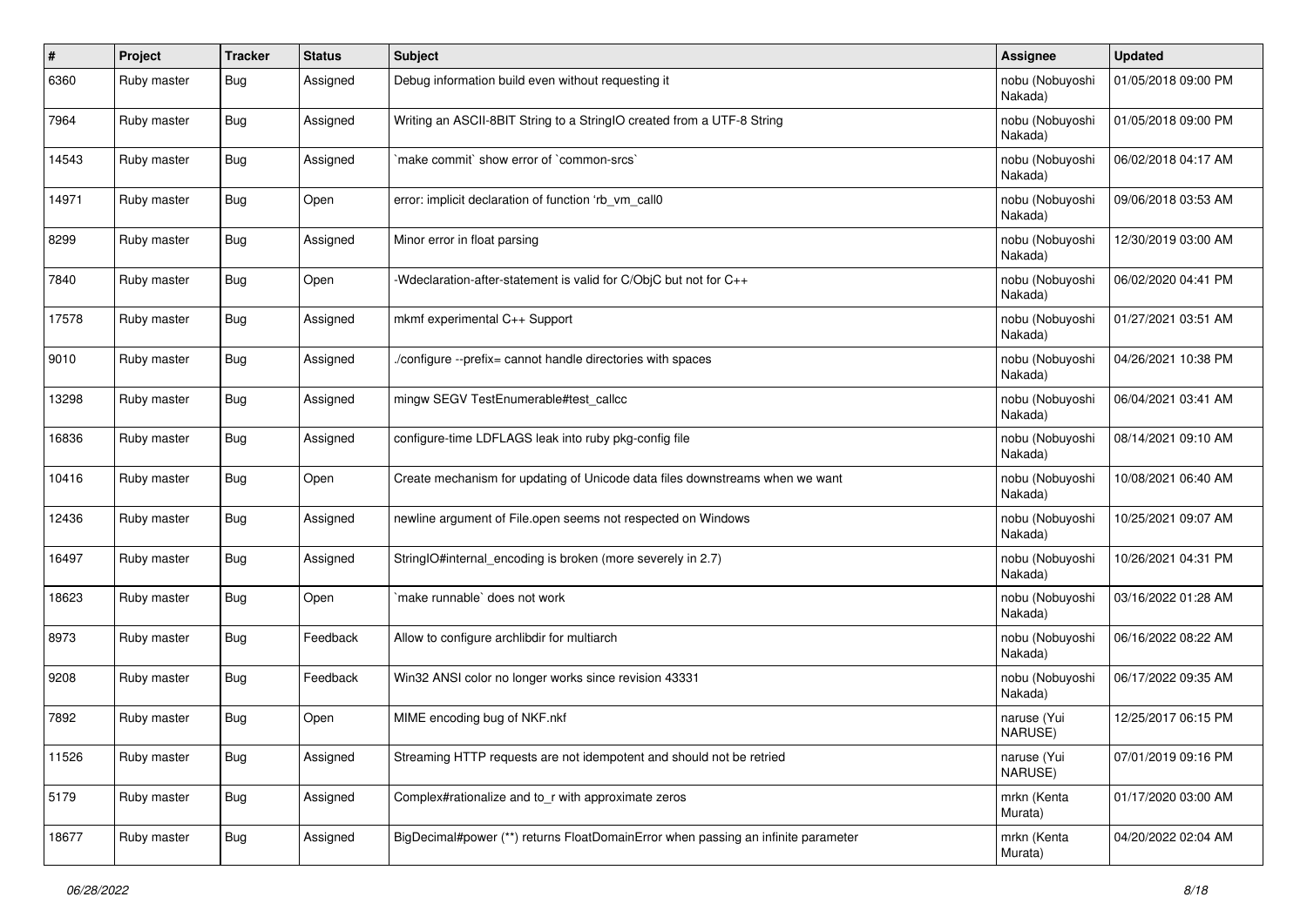| #     | Project     | <b>Tracker</b> | <b>Status</b> | <b>Subject</b>                                                                                                            | Assignee                     | <b>Updated</b>                            |
|-------|-------------|----------------|---------------|---------------------------------------------------------------------------------------------------------------------------|------------------------------|-------------------------------------------|
| 11704 | Ruby master | Bug            | Assigned      | Refinements only get "used" once in loop                                                                                  | matz (Yukihiro<br>Matsumoto) | 04/14/2016 02:45 AM                       |
| 15764 | Ruby master | <b>Bug</b>     | Open          | Whitespace and control characters should not be permitted in tokens                                                       | matz (Yukihiro<br>Matsumoto) | 04/22/2019 07:48 AM                       |
| 11779 | Ruby master | <b>Bug</b>     | Feedback      | Module#using does not make sense as a method                                                                              | matz (Yukihiro<br>Matsumoto) | 06/17/2021 09:58 AM                       |
| 7859  | Ruby master | Bug            | Assigned      | Readline: Incorrect arrow key behavior in vi_editing_mode insert mode with Readline 6.2                                   | kouji (Kouji Takao)          | 12/25/2017 06:15 PM                       |
| 8782  | Ruby master | <b>Bug</b>     | Assigned      | Don't set rl_getc_function on editline                                                                                    |                              | kouji (Kouji Takao)   01/05/2018 09:00 PM |
| 17478 | Ruby master | Bug            | Assigned      | Ruby3.0 is slower than Ruby2.7.2 when parsing a large CSV file                                                            | kou (Kouhei<br>Sutou)        | 11/24/2021 05:12 AM                       |
| 18034 | Ruby master | Bug            | Assigned      | Segmentation fault fiddle with `--enable-bundled-libffi` and macOS                                                        | kou (Kouhei<br>Sutou)        | 11/30/2021 07:39 AM                       |
| 11269 | Ruby master | Bug            | Assigned      | ruby_init_setproctitle() should be called before require_libraries()                                                      | kosaki (Motohiro<br>KOSAKI)  | 06/17/2015 03:01 AM                       |
| 10009 | Ruby master | <b>Bug</b>     | Open          | IO operation is 10x slower in multi-thread environment                                                                    | ko1 (Koichi<br>Sasada)       | 05/21/2015 07:19 AM                       |
| 4040  | Ruby master | Bug            | Assigned      | SystemStackError with Hash[*a] for Large _a_                                                                              | ko1 (Koichi<br>Sasada)       | 12/25/2017 06:14 PM                       |
| 7976  | Ruby master | <b>Bug</b>     | Assigned      | TracePoint call is at call point, not call site                                                                           | ko1 (Koichi<br>Sasada)       | 01/05/2018 09:00 PM                       |
| 14727 | Ruby master | Bug            | Assigned      | TestQueue#test_queue_with_trap always timeout on Windows10                                                                | ko1 (Koichi<br>Sasada)       | 05/01/2018 02:59 AM                       |
| 15263 | Ruby master | Bug            | Open          | [PATCH] vm_trace.c (postponed_job_register): only hit main thread                                                         | ko1 (Koichi<br>Sasada)       | 10/27/2018 11:35 PM                       |
| 15315 | Ruby master | <b>Bug</b>     | Open          | ec_switch can still lose interrupts                                                                                       | ko1 (Koichi<br>Sasada)       | 11/20/2018 09:32 AM                       |
| 11174 | Ruby master | Bug            | Open          | threads memory leak                                                                                                       | ko1 (Koichi<br>Sasada)       | 06/17/2019 03:17 PM                       |
| 8444  | Ruby master | Bug            | Open          | Regexp vars \$~ and friends are not thread local                                                                          | ko1 (Koichi<br>Sasada)       | 07/30/2019 07:38 AM                       |
| 16819 | Ruby master | <b>Bug</b>     | Assigned      | Line reporting off by one when reporting line of a hash?                                                                  | ko1 (Koichi<br>Sasada)       | 06/16/2020 05:57 PM                       |
| 11808 | Ruby master | Bug            | Open          | Different behavior between Enumerable#grep and Array#grep                                                                 | ko1 (Koichi<br>Sasada)       | 10/26/2020 04:36 AM                       |
| 17359 | Ruby master | <b>Bug</b>     | Open          | Ractor copy mode is not Ractor-safe                                                                                       | ko1 (Koichi<br>Sasada)       | 12/02/2020 05:42 PM                       |
| 15499 | Ruby master | <b>Bug</b>     | Assigned      | Breaking behavior on ruby 2.6: rb_thread_call_without_gvl doesn't invoke unblock_function when used on<br>the main thread | ko1 (Koichi<br>Sasada)       | 01/05/2021 02:24 AM                       |
| 17513 | Ruby master | <b>Bug</b>     | Open          | Methods of shareable objects and UnboundMethods should be shareable                                                       | ko1 (Koichi<br>Sasada)       | 01/06/2021 08:53 PM                       |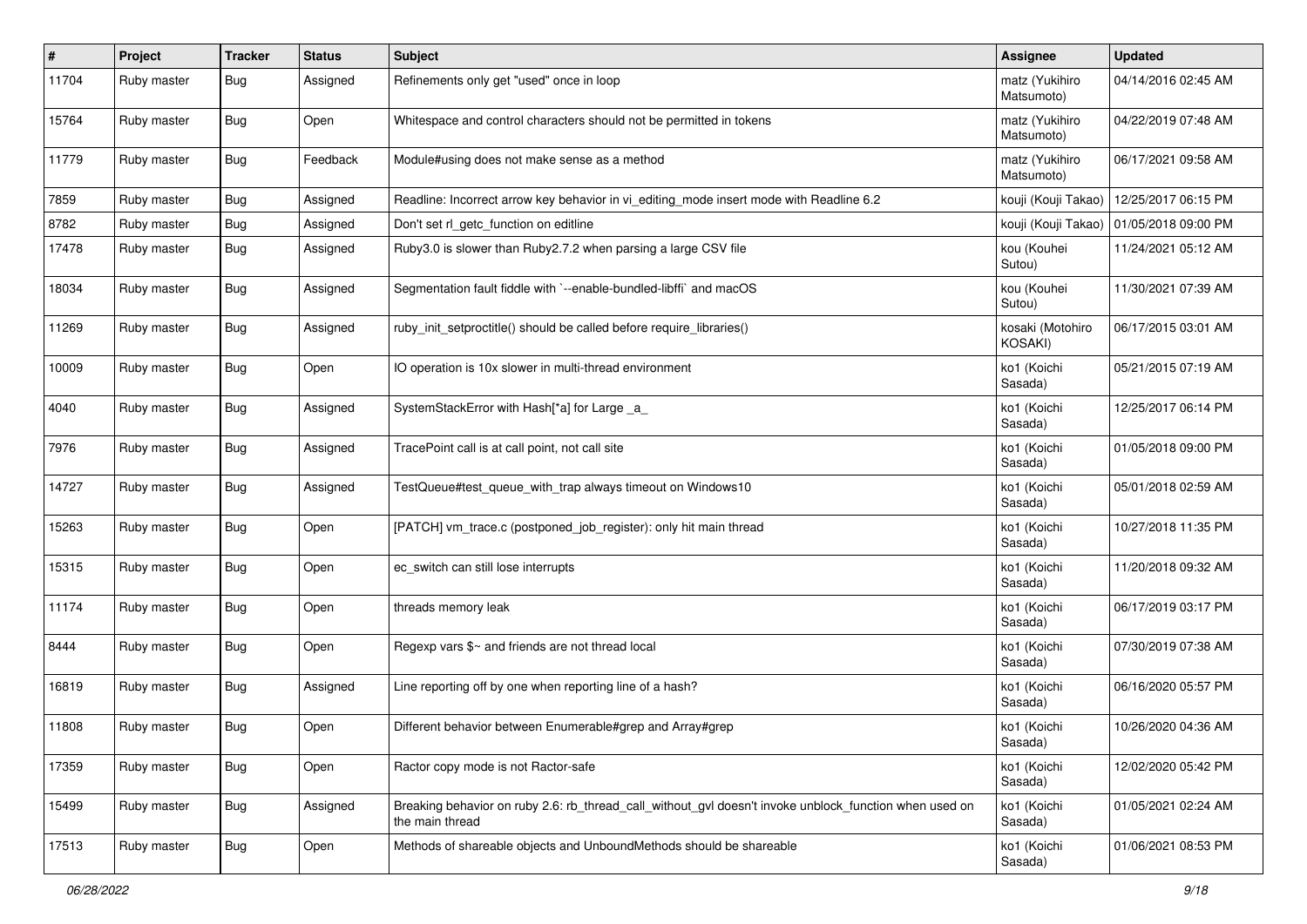| #     | Project     | <b>Tracker</b> | <b>Status</b> | <b>Subject</b>                                                                                                                    | Assignee               | <b>Updated</b>      |
|-------|-------------|----------------|---------------|-----------------------------------------------------------------------------------------------------------------------------------|------------------------|---------------------|
| 17420 | Ruby master | <b>Bug</b>     | Open          | Unsafe mutation of \$" when doing non-RubyGems require in Ractor                                                                  | ko1 (Koichi<br>Sasada) | 01/07/2021 01:23 PM |
| 17531 | Ruby master | <b>Bug</b>     | Open          | did_you_mean` not Ractor friendly                                                                                                 | ko1 (Koichi<br>Sasada) | 01/29/2021 08:48 AM |
| 17543 | Ruby master | Bug            | Open          | Ractor isolation broken by `self` in shareable proc                                                                               | ko1 (Koichi<br>Sasada) | 01/29/2021 03:06 PM |
| 17667 | Ruby master | Bug            | Open          | Module#name needs synchronization                                                                                                 | ko1 (Koichi<br>Sasada) | 03/02/2021 07:31 AM |
| 17678 | Ruby master | Bug            | Assigned      | Ractors do not restart after fork                                                                                                 | ko1 (Koichi<br>Sasada) | 03/09/2021 12:42 AM |
| 17677 | Ruby master | Bug            | Assigned      | Ractor crashes fork when blocking                                                                                                 | ko1 (Koichi<br>Sasada) | 03/09/2021 12:42 AM |
| 17676 | Ruby master | Bug            | Assigned      | Accessing ENV from Ractor raises IsolationError                                                                                   | ko1 (Koichi<br>Sasada) | 03/09/2021 02:37 AM |
| 17679 | Ruby master | Bug            | Assigned      | Ractor incoming channel can consume unlimited resources                                                                           | ko1 (Koichi<br>Sasada) | 03/26/2021 09:16 AM |
| 17617 | Ruby master | <b>Bug</b>     | Open          | When a Ractor's incoming port is closed, Ractor.receive_if does not raise Ractor::ClosedError, but instead<br>blocks indefinitely | ko1 (Koichi<br>Sasada) | 09/14/2021 01:40 AM |
| 17624 | Ruby master | Bug            | Open          | Ractor.receive is not thread-safe                                                                                                 | ko1 (Koichi<br>Sasada) | 09/14/2021 01:40 AM |
| 18119 | Ruby master | Bug            | Open          | Ractor crashes when instantiating classes                                                                                         | ko1 (Koichi<br>Sasada) | 09/14/2021 01:42 AM |
| 18258 | Ruby master | Bug            | Open          | Ractor shareable? can be slow and mutates internal object flags.                                                                  | ko1 (Koichi<br>Sasada) | 10/21/2021 08:58 AM |
| 16776 | Ruby master | Bug            | Assigned      | Regression in coverage library                                                                                                    | ko1 (Koichi<br>Sasada) | 11/24/2021 07:26 AM |
| 17516 | Ruby master | Bug            | Assigned      | forking in a ractor causes Ruby to crash                                                                                          | ko1 (Koichi<br>Sasada) | 11/30/2021 05:26 AM |
| 14090 | Ruby master | <b>Bug</b>     | Assigned      | TestGc#test_interrupt_in_finalizer` fails very rarely                                                                             | ko1 (Koichi<br>Sasada) | 12/02/2021 07:24 PM |
| 17998 | Ruby master | Bug            | Assigned      | ractor: process hanging (with ractors initialized, but not being used)                                                            | ko1 (Koichi<br>Sasada) | 12/02/2021 08:17 PM |
| 18024 | Ruby master | Bug            | Assigned      | Ractor crashes when connections are closed in multiple Ractors                                                                    | ko1 (Koichi<br>Sasada) | 12/14/2021 04:41 PM |
| 17826 | Ruby master | <b>Bug</b>     | Assigned      | Ractor#take hangs if used in multiple Threads                                                                                     | ko1 (Koichi<br>Sasada) | 12/15/2021 01:30 PM |
| 18572 | Ruby master | Bug            | Assigned      | Performance regression when invoking refined methods                                                                              | ko1 (Koichi<br>Sasada) | 02/10/2022 12:48 AM |
| 17196 | Ruby master | Bug            | Assigned      | Segmentation Fault with Socket#close in Ractors                                                                                   | ko1 (Koichi<br>Sasada) | 03/20/2022 01:52 PM |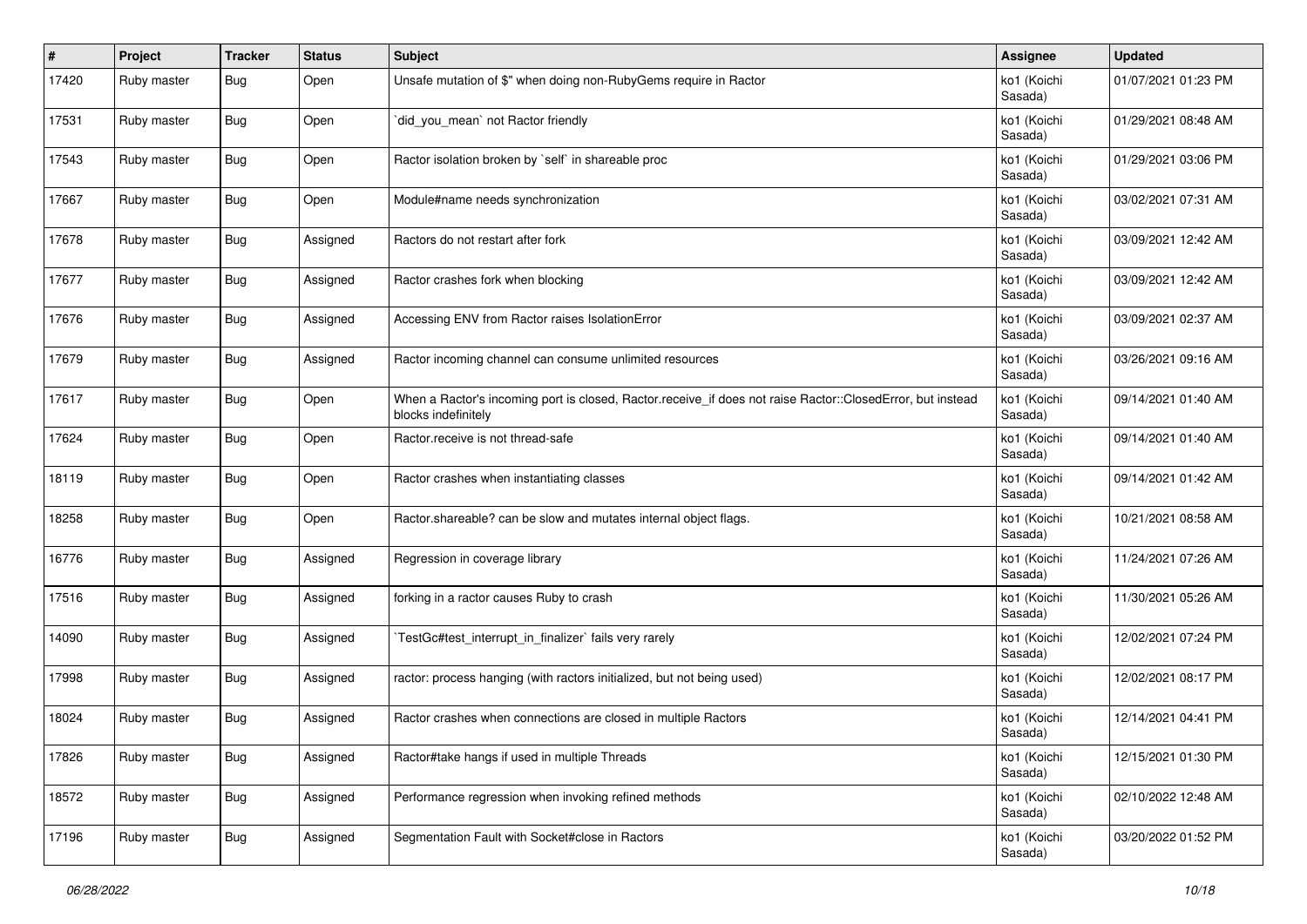| #     | Project     | <b>Tracker</b> | <b>Status</b> | <b>Subject</b>                                                                               | Assignee                      | <b>Updated</b>      |
|-------|-------------|----------------|---------------|----------------------------------------------------------------------------------------------|-------------------------------|---------------------|
| 18553 | Ruby master | Bug            | Open          | Memory leak on compiling method call with kwargs                                             | ko1 (Koichi<br>Sasada)        | 03/23/2022 09:34 PM |
| 18464 | Ruby master | <b>Bug</b>     | Assigned      | RUBY_INTERNAL_EVENT_NEWOBJ tracepoint causes an interpreter crash when combined with Ractors | ko1 (Koichi<br>Sasada)        | 06/08/2022 08:25 AM |
| 14607 | Ruby master | <b>Bug</b>     | Assigned      | Fix use of the rb_profile_frames start parameter                                             | ko1 (Koichi<br>Sasada)        | 06/09/2022 06:12 AM |
| 11531 | Ruby master | <b>Bug</b>     | Assigned      | IPAddr#== implements wrong logic                                                             | knu (Akinori<br>MUSHA)        | 12/29/2019 12:50 PM |
| 18613 | Ruby master | Bug            | Feedback      | Voluntary wanted: Some signal-related tests fail on FreeBSD 13                               | knu (Akinori<br>MUSHA)        | 05/30/2022 01:43 AM |
| 16185 | Ruby master | <b>Bug</b>     | Open          | basictest failure on AIX 6.1 for 64bit build                                                 | kanemoto (Yutaka<br>Kanemoto) | 10/15/2019 12:05 AM |
| 18811 | Ruby master | Bug            | Feedback      | PTY I/O not working on AIX 7.x                                                               | kanemoto (Yutaka<br>Kanemoto) | 06/07/2022 07:18 AM |
| 17008 | Ruby master | Bug            | Feedback      | JIT enabled on Windows can cause constant conhost pop-ups                                    | k0kubun (Takashi<br>Kokubun)  | 07/03/2020 08:29 PM |
| 16694 | Ruby master | <b>Bug</b>     | Assigned      | JIT vs hardened GCC with PCH                                                                 | k0kubun (Takashi<br>Kokubun)  | 02/02/2021 07:38 AM |
| 18058 | Ruby master | <b>Bug</b>     | Open          | 3.1.0-dev with MJIT enabled Zlib::BufError during `gem install`                              | k0kubun (Takashi<br>Kokubun)  | 08/02/2021 08:31 PM |
| 18142 | Ruby master | <b>Bug</b>     | Assigned      | Segmentation fault with Ruby 3.0.2                                                           | k0kubun (Takashi<br>Kokubun)  | 09/02/2021 07:43 AM |
| 18277 | Ruby master | <b>Bug</b>     | Open          | buffer error (Zlib::BufError) in Zlib::Deflate#deflate when using MJIT                       | k0kubun (Takashi<br>Kokubun)  | 01/05/2022 03:04 PM |
| 17995 | Ruby master | <b>Bug</b>     | Open          | Slow down when mjit and Ractor are being used at same time                                   | k0kubun (Takashi<br>Kokubun)  | 06/11/2022 04:02 AM |
| 18808 | Ruby master | <b>Bug</b>     | Assigned      | Cannot compile ruby 3.1.2 on powerpc64le-linux without disabling the jit features            | k0kubun (Takashi<br>Kokubun)  | 06/20/2022 10:40 AM |
| 18002 | Ruby master | Bug            | Open          | s390x: Tests failing without LC_ALL env                                                      | jaruga (Jun Aruga)            | 07/12/2021 04:30 PM |
| 16492 | Ruby master | Bug            | Open          | TestBugReporter#test_bug_reporter_add test failures                                          | jaruga (Jun Aruga)            | 08/24/2021 01:12 PM |
| 595   | Ruby master | Bug            | Assigned      | Fiber ignores ensure clause                                                                  | ioquatix (Samuel<br>Williams) | 12/29/2019 10:37 AM |
| 17664 | Ruby master | Bug            | Assigned      | Behavior of sockets changed in Ruby 3.0 to non-blocking                                      | ioquatix (Samuel<br>Williams) | 07/12/2021 10:28 AM |
| 18036 | Ruby master | <b>Bug</b>     | Open          | Pthread fibers become invalid on fork - different from normal fibers.                        | ioquatix (Samuel<br>Williams) | 08/19/2021 07:05 AM |
| 18810 | Ruby master | Bug            | Open          | Make `Kernel#p` interruptable.                                                               | ioquatix (Samuel<br>Williams) | 05/30/2022 12:44 AM |
| 18818 | Ruby master | Bug            | Open          | SEGV (Fiber scheduler?)                                                                      | ioquatix (Samuel<br>Williams) | 06/06/2022 06:31 PM |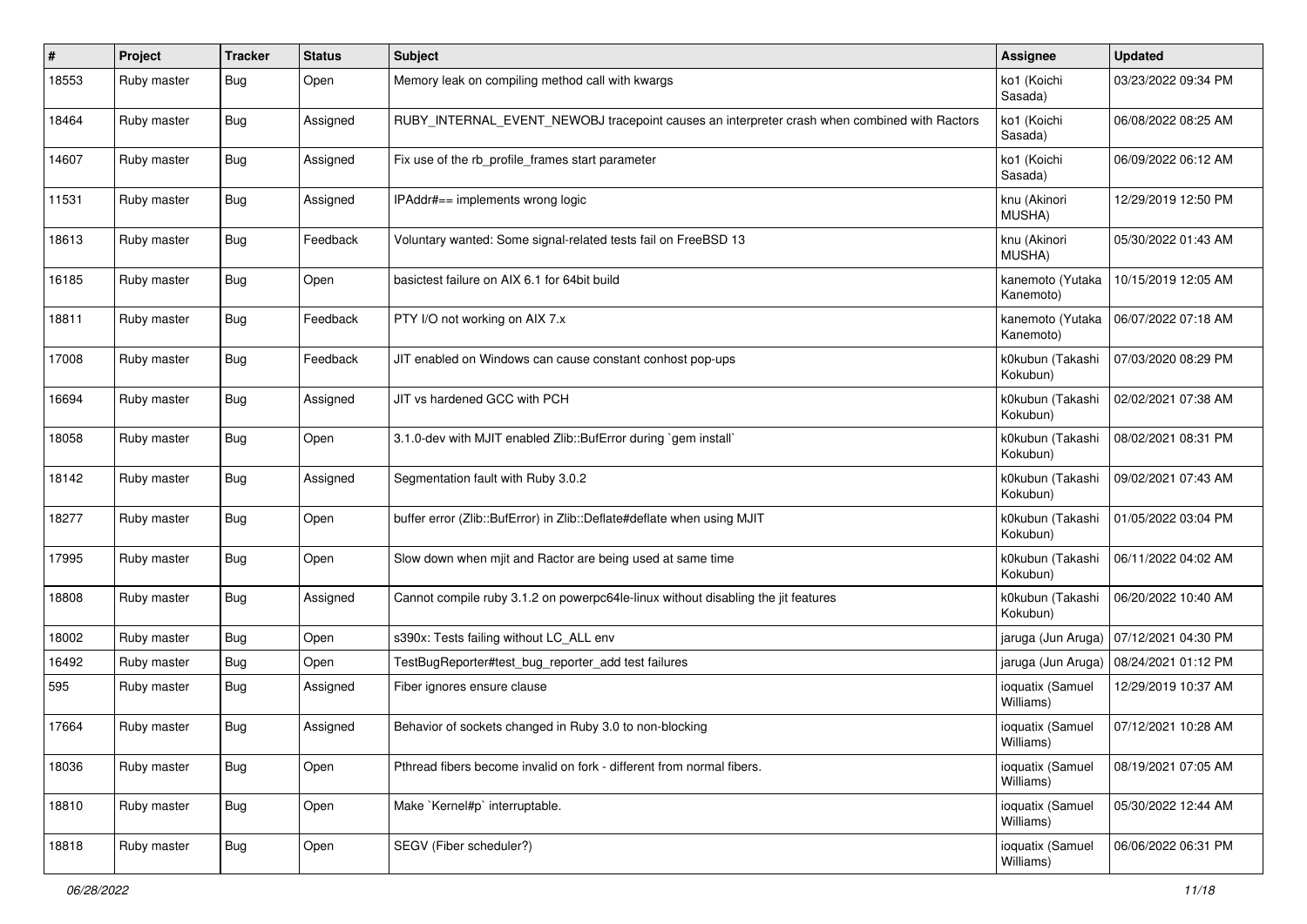| #     | Project     | <b>Tracker</b> | <b>Status</b> | <b>Subject</b>                                                                                                                                                      | Assignee                  | <b>Updated</b>      |
|-------|-------------|----------------|---------------|---------------------------------------------------------------------------------------------------------------------------------------------------------------------|---------------------------|---------------------|
| 14679 | Ruby master | Bug            | Assigned      | StdLib gems should properly specify their dependencies                                                                                                              | hsbt (Hiroshi<br>SHIBATA) | 04/11/2018 01:14 PM |
| 9366  | Ruby master | <b>Bug</b>     | Assigned      | "make-i32 check TESTS=-i32" occasionally fails on rubygems/specification                                                                                            | hsbt (Hiroshi<br>SHIBATA) | 07/26/2018 02:13 AM |
| 15550 | Ruby master | <b>Bug</b>     | Assigned      | Windows - gem bin files - can't run from bash shell                                                                                                                 | hsbt (Hiroshi<br>SHIBATA) | 03/20/2019 01:05 AM |
| 10919 | Ruby master | Bug            | Assigned      | [gem install] installs multipe platforms                                                                                                                            | hsbt (Hiroshi<br>SHIBATA) | 07/30/2019 07:44 AM |
| 16951 | Ruby master | <b>Bug</b>     | Assigned      | Consistently referer dependencies                                                                                                                                   | hsbt (Hiroshi<br>SHIBATA) | 06/17/2021 06:15 AM |
| 18355 | Ruby master | <b>Bug</b>     | Assigned      | require("pathname") within rack application chnages behaviors of Pathname methods, such as absolute?(),<br>when there are two versions of 'pathname' gem installed. | hsbt (Hiroshi<br>SHIBATA) | 11/30/2021 08:01 AM |
| 18381 | Ruby master | <b>Bug</b>     | Assigned      | Default vs Bundled gems                                                                                                                                             | hsbt (Hiroshi<br>SHIBATA) | 12/15/2021 11:09 AM |
| 18169 | Ruby master | Bug            | Assigned      | Local copies of gemified libraries are being released out of sync with their gems                                                                                   | hsbt (Hiroshi<br>SHIBATA) | 02/25/2022 05:40 PM |
| 18614 | Ruby master | <b>Bug</b>     | Open          | Error (busy loop) in<br>TestGemCommandsSetupCommand#test_destdir_flag_does_not_try_to_write_to_the_default_gem_home                                                 | hsbt (Hiroshi<br>SHIBATA) | 03/17/2022 01:03 AM |
| 18666 | Ruby master | <b>Bug</b>     | Open          | No rule to make target 'yaml/yaml.h', needed by 'api.o'                                                                                                             | hsbt (Hiroshi<br>SHIBATA) | 03/29/2022 11:17 AM |
| 18567 | Ruby master | <b>Bug</b>     | Open          | Depending on default gems in stdlib gems when not needed considered harmful                                                                                         | hsbt (Hiroshi<br>SHIBATA) | 04/21/2022 04:45 PM |
| 18790 | Ruby master | Bug            | Assigned      | cannot load such file -- digest (LoadError)                                                                                                                         | hsbt (Hiroshi<br>SHIBATA) | 06/06/2022 12:41 AM |
| 10213 | Ruby master | <b>Bug</b>     | Feedback      | bundled gems ignored by make install                                                                                                                                | hsbt (Hiroshi<br>SHIBATA) | 06/10/2022 09:55 AM |
| 6351  | Ruby master | <b>Bug</b>     | Assigned      | transcode table generator does not support multi characters of Unicode                                                                                              | duerst (Martin<br>Dürst)  | 12/25/2017 06:15 PM |
| 7742  | Ruby master | Bug            | Open          | System encoding (Windows-1258) is not recognized by Ruby to convert back to UTF-8                                                                                   | duerst (Martin<br>Dürst)  | 12/25/2017 06:15 PM |
| 17400 | Ruby master | <b>Bug</b>     | Open          | Incorrect character downcase for Greek Sigma                                                                                                                        | duerst (Martin<br>Dürst)  | 12/17/2020 06:56 AM |
| 16842 | Ruby master | <b>Bug</b>     | Assigned      | inspect` prints the UTF-8 character U+0085 (NEXT LINE) verbatim even though it is not printable                                                                     | duerst (Martin<br>Dürst)  | 02/26/2021 05:43 AM |
| 18337 | Ruby master | <b>Bug</b>     | Assigned      | Ruby allows zero-width characters in identifiers                                                                                                                    | duerst (Martin<br>Dürst)  | 11/24/2021 09:13 AM |
| 13671 | Ruby master | Bug            | Assigned      | Regexp with lookbehind and case-insensitivity raises RegexpError only on strings with certain characters                                                            | duerst (Martin<br>Dürst)  | 11/30/2021 04:42 AM |
| 18601 | Ruby master | <b>Bug</b>     | Open          | Invalid byte sequences in Big5 encodings                                                                                                                            | duerst (Martin<br>Dürst)  | 02/23/2022 07:59 AM |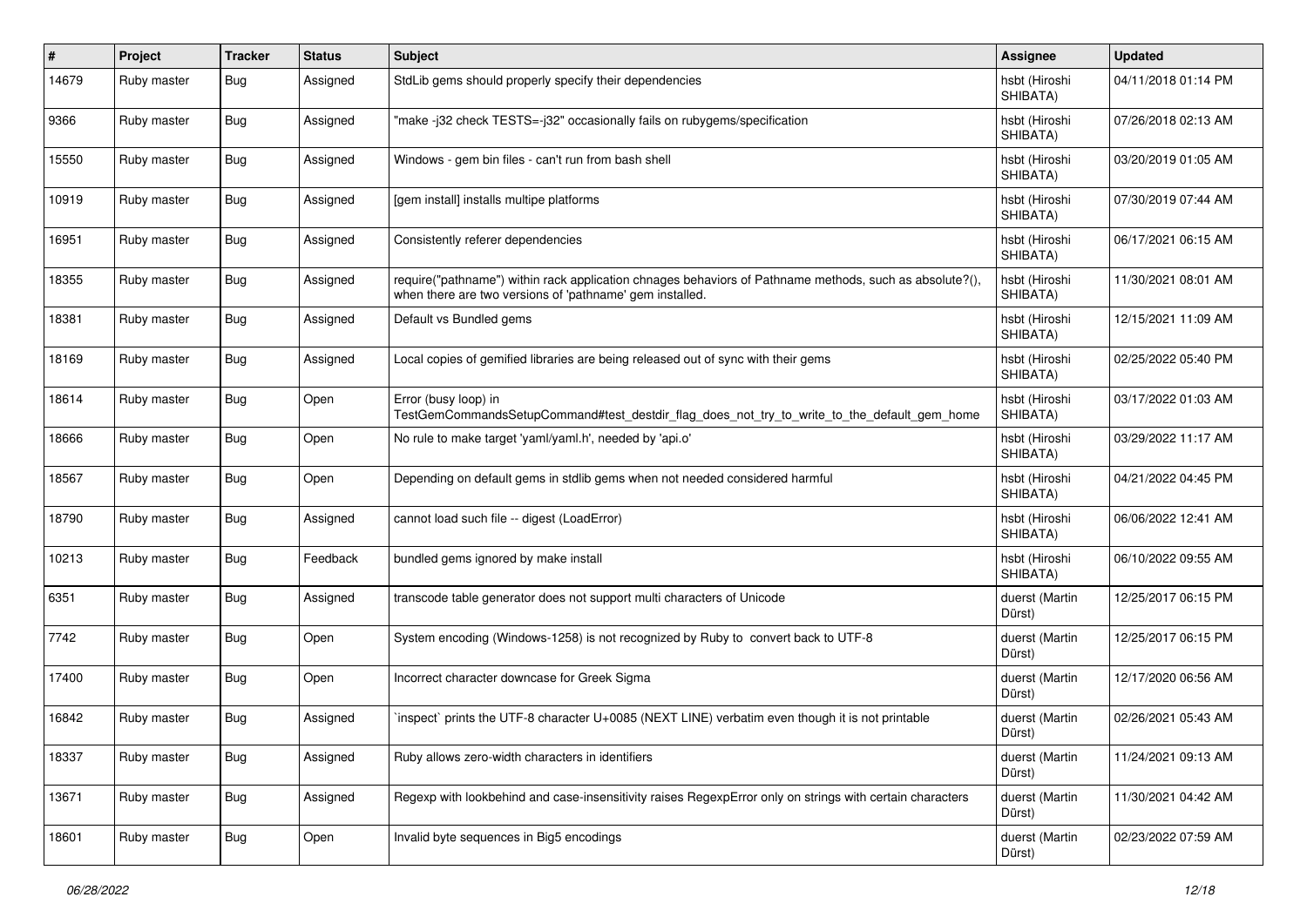| $\vert$ # | Project     | <b>Tracker</b> | <b>Status</b> | <b>Subject</b>                                                                                                             | Assignee                               | <b>Updated</b>      |
|-----------|-------------|----------------|---------------|----------------------------------------------------------------------------------------------------------------------------|----------------------------------------|---------------------|
| 9507      | Ruby master | Bug            | Open          | Ruby 2.1.0 is broken on ARMv5: tried to create Proc object without a block                                                 | charliesome<br>(Charlie<br>Somerville) | 01/05/2018 09:00 PM |
| 10580     | Ruby master | <b>Bug</b>     | Open          | TestProcess#test_deadlock_by_signal_at_forking fails on ARM                                                                | akr (Akira Tanaka)                     | 12/30/2019 03:00 AM |
| 13513     | Ruby master | Bug            | Assigned      | Resolv::DNS::Message.decode hangs after detecting truncation in UDP messages                                               | akr (Akira Tanaka)                     | 03/08/2021 11:35 PM |
| 18651     | Ruby master | Bug            | Open          | oob access in CP51932 -> CP50220 transcoder                                                                                | akr (Akira Tanaka)                     | 03/23/2022 01:17 PM |
| 8445      | Ruby master | <b>Bug</b>     | Assigned      | IO.open and IO#set_enconding does not support :fallback option                                                             | akr (Akira Tanaka)                     | 06/14/2022 06:02 AM |
| 12852     | Ruby master | Bug            | Open          | URI.parse can't handle non-ascii URIs                                                                                      | akira (akira<br>yamada)                | 12/12/2016 06:39 PM |
| 9409      | Ruby master | <b>Bug</b>     | Open          | Cygwin I "filesystem" I encoding IIIIIIIIIIIII                                                                             | cruby-cygwin                           | 05/19/2022 08:20 AM |
| 11840     | Ruby master | Bug            | Open          | Error with "make check" on Cygwin                                                                                          | cruby-cygwin                           | 05/19/2022 08:20 AM |
| 12440     | Ruby master | Bug            | Feedback      | make test-all is not working on cygwin                                                                                     | cruby-cygwin                           | 05/19/2022 08:20 AM |
| 12442     | Ruby master | Bug            | Assigned      | TestArgf#test_textmode fails on cygwin                                                                                     | cruby-cygwin                           | 05/19/2022 08:20 AM |
| 12444     | Ruby master | Bug            | Assigned      | Segmentation fault when running TestException#test_machine_stackoverflow on cygwin                                         | cruby-cygwin                           | 05/19/2022 08:20 AM |
| 12445     | Ruby master | <b>Bug</b>     | Assigned      | Testing TestIO#test_open_fifo_does_not_block_other_threads results in deadlock on cygwin                                   | cruby-cygwin                           | 05/19/2022 08:20 AM |
| 12506     | Ruby master | <b>Bug</b>     | Assigned      | On cygwin, Feature #5994 does not work                                                                                     | cruby-cygwin                           | 05/19/2022 08:20 AM |
| 13999     | Ruby master | Bug            | Assigned      | Cygwin DDD ripper_state_lex.rb DDDDDDDD                                                                                    | cruby-cygwin                           | 05/19/2022 08:20 AM |
| 15097     | Ruby master | Bug            | Open          | Gem install fails on Ruby 2.5.1 with Cygwin (get_dns_server_list undefined)                                                | cruby-cygwin                           | 05/19/2022 08:20 AM |
| 15334     | Ruby master | Bug            | Open          | child_info_fork::abort: address space needed by 'emoji_iso2022_kddi.so' on cygwin                                          | cruby-cygwin                           | 05/19/2022 08:20 AM |
| 17882     | Ruby master | <b>Bug</b>     | Assigned      | bootstraptest/test_ractor.rb:224 segfaults on Cygwin                                                                       | cruby-cygwin                           | 05/19/2022 08:20 AM |
| 17996     | Ruby master | Bug            | Open          | Cygwin: thread + pipe behavior since Ruby 2.6                                                                              | cruby-cygwin                           | 05/19/2022 08:20 AM |
| 11438     | Ruby master | Bug            | Open          | native_thread_init_stack() get machine.stack_start unequal to thread's stack start address, x86 win32                      | cruby-windows                          | 08/13/2015 07:31 AM |
| 12040     | Ruby master | Bug            | Assigned      | [Win32] File.stat fails on a mounted volume                                                                                | cruby-windows                          | 02/01/2016 08:13 AM |
| 7968      | Ruby master | Bug            | Assigned      | Poor UDPSocket#send performance in ruby 2.0.0 on windows                                                                   | cruby-windows                          | 10/23/2017 12:23 AM |
| 9944      | Ruby master | Bug            | Assigned      | in ruby for windows in "system" a redirection to append a file works incorrectly                                           | cruby-windows                          | 01/05/2018 09:00 PM |
| 14640     | Ruby master | <b>Bug</b>     | Open          | [win32] File.realpath treats a relative path with a drive letter as an absolute path.                                      | cruby-windows                          | 12/10/2018 07:09 AM |
| 10128     | Ruby master | Bug            | Open          | Quoting problem for arguments of Kernel.system, Kernel.exec on Windows                                                     | cruby-windows                          | 12/30/2019 03:00 AM |
| 7981      | Ruby master | Feature        | Open          | ruby does not respect --                                                                                                   |                                        | 02/28/2013 02:49 PM |
| 8184      | Ruby master | Feature        | Open          | Avoid the creation of meaningless ranges (nil, false, true)                                                                |                                        | 03/29/2013 11:16 PM |
| 8321      | Ruby master | Feature        | Open          | Ripper: I would like coordinates for keywords                                                                              |                                        | 05/10/2013 07:01 PM |
| 8404      | Ruby master | Feature        | Open          | virtual, hooked or read only global variabels for ruby only code too                                                       |                                        | 05/14/2013 09:19 PM |
| 8452      | Ruby master | Feature        | Open          | Kernel#otherwise to rewrite code like (obj    default obj).do smth                                                         |                                        | 05/26/2013 08:41 PM |
| 8027      | Ruby master | Feature        | Feedback      | add the possibility to raise an exception in #included, #extended, #prepended, #inherited and break the<br>calling feature |                                        | 06/02/2013 03:22 PM |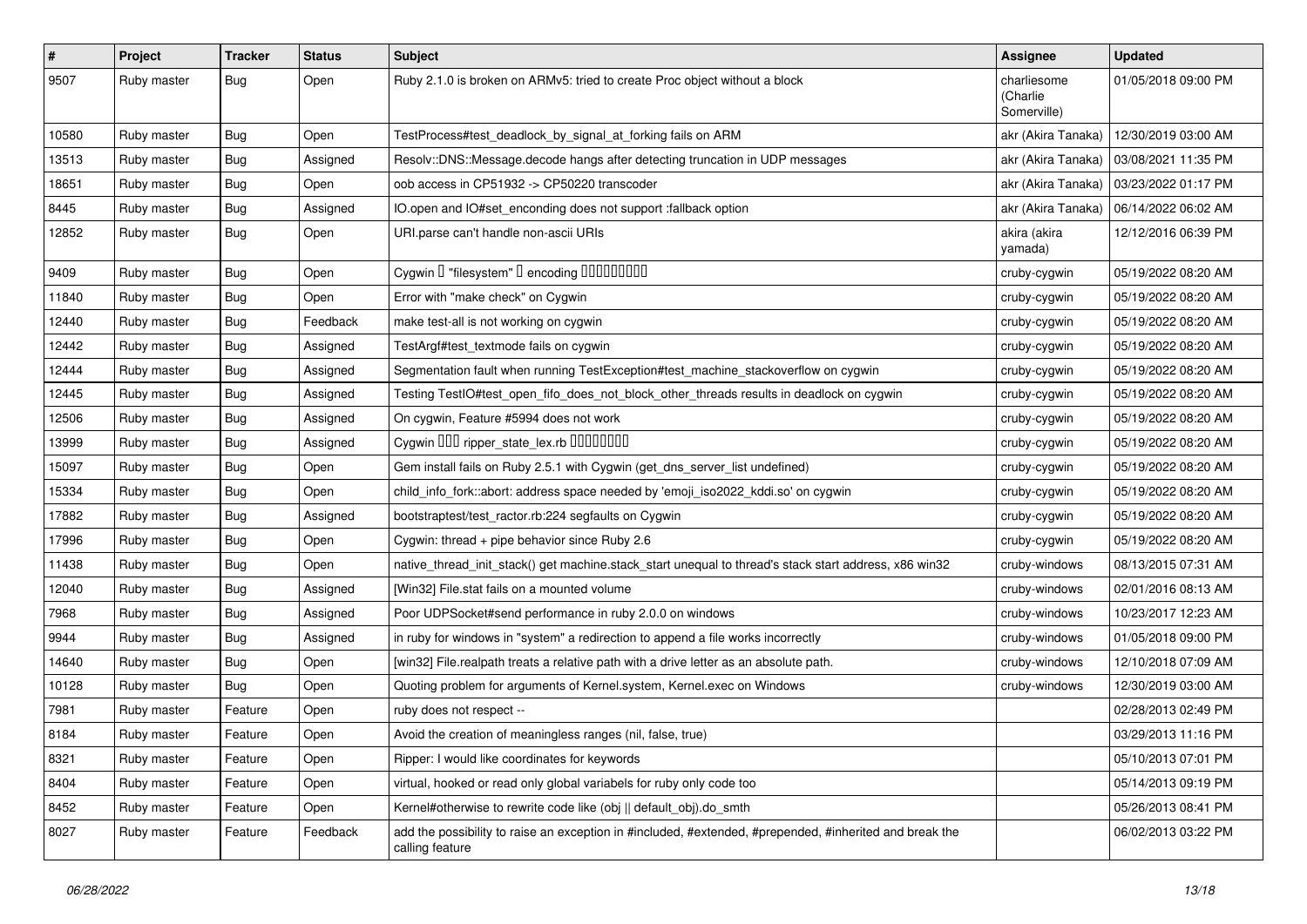| $\pmb{\#}$ | Project     | <b>Tracker</b> | <b>Status</b> | <b>Subject</b>                                                                          | <b>Assignee</b> | <b>Updated</b>      |
|------------|-------------|----------------|---------------|-----------------------------------------------------------------------------------------|-----------------|---------------------|
| 8269       | Ruby master | Feature        | Feedback      | stdlib: Add Find.each file to accompany Find.find                                       |                 | 06/02/2013 03:53 PM |
| 8396       | Ruby master | Feature        | Feedback      | Allow easier destructuring of MatchData                                                 |                 | 06/02/2013 04:53 PM |
| 8494       | Ruby master | Feature        | Open          | Safe method for defensive copies. alternative to 'dup'                                  |                 | 06/05/2013 04:26 PM |
| 8506       | Ruby master | Feature        | Open          | Object#iter_for / Object#to_iter                                                        |                 | 06/10/2013 05:21 PM |
| 8422       | Ruby master | Feature        | Feedback      | add Enumerable#reverse_sort and Enumerable#reverse_sort_by                              |                 | 06/14/2013 03:19 AM |
| 8598       | Ruby master | Feature        | Open          | Expose information whether a timezone offset has been explicitly set on DateTime object |                 | 07/03/2013 08:27 PM |
| 8614       | Ruby master | Feature        | Open          | Object#singleton_class with a block                                                     |                 | 07/12/2013 10:14 AM |
| 8688       | Ruby master | Feature        | Open          | #sprintf should accept strings as keys                                                  |                 | 07/26/2013 02:33 AM |
| 8714       | Ruby master | Feature        | Open          | Non-interpolated regular expression literal                                             |                 | 08/02/2013 08:00 PM |
| 8786       | Ruby master | Feature        | Open          | Process.clock_gettime(:realtime)                                                        |                 | 08/15/2013 10:33 PM |
| 8765       | Ruby master | Feature        | Feedback      | Literal for symbol with interpolation                                                   |                 | 08/19/2013 10:20 PM |
| 8827       | Ruby master | Feature        | Open          | A method that flips the receiver and the first argument                                 |                 | 08/29/2013 05:59 AM |
| 8811       | Ruby master | Feature        | Feedback      | Counterpart to `Hash#key?` for `Array`                                                  |                 | 09/04/2013 02:12 AM |
| 8862       | Ruby master | Feature        | Open          | getoptlong to accept user-provided commandline                                          |                 | 09/04/2013 09:53 PM |
| 8912       | Ruby master | Feature        | Feedback      | Exception.raise                                                                         |                 | 09/16/2013 06:23 AM |
| 8967       | Ruby master | Feature        | Open          | add uninclude and unextend method                                                       |                 | 09/30/2013 02:18 PM |
| 9095       | Ruby master | Feature        | Open          | Allow `Symbol#to_proc` to take arguments                                                |                 | 11/10/2013 04:25 AM |
| 9111       | Ruby master | Feature        | Open          | Encoding-free String comparison                                                         |                 | 11/21/2013 04:35 PM |
| 9099       | Ruby master | Feature        | Feedback      | Train emoji lambda operator                                                             |                 | 11/24/2013 01:48 AM |
| 9174       | Ruby master | Feature        | Open          | value receiving block for Hash#has_key?                                                 |                 | 11/29/2013 06:33 AM |
| 9260       | Ruby master | Feature        | Open          | make FileUtils.rm rf raise on errors                                                    |                 | 12/19/2013 12:27 AM |
| 8863       | Ruby master | Feature        | Feedback      | New error class: UndefinedBehaviorError                                                 |                 | 01/11/2014 11:09 AM |
| 9445       | Ruby master | Feature        | Open          | Support emitting 1.9 Symbol keyword Hash syntax when pretty printing Hashes             |                 | 01/24/2014 06:01 AM |
| 9522       | Ruby master | Feature        | Open          | Float("NaN"), Float("Infinity")                                                         |                 | 02/16/2014 05:36 AM |
| 9553       | Ruby master | Feature        | Open          | Make argument validation routine of a method an object                                  |                 | 02/22/2014 07:58 AM |
| 9556       | Ruby master | Feature        | Open          | Add HTTP#get block functionality to HTTP.get                                            |                 | 02/23/2014 05:53 AM |
| 9527       | Ruby master | Feature        | Open          | make Net::HTTP.get_print not only to \$stdout but to an IO as a parameter               |                 | 02/23/2014 06:04 AM |
| 9552       | Ruby master | Feature        | Feedback      | Module map!                                                                             |                 | 03/09/2014 05:51 AM |
| 9548       | Ruby master | Feature        | Feedback      | Module curry                                                                            |                 | 03/11/2014 02:00 PM |
| 9585       | Ruby master | Feature        | Open          | Add Object#in? to make ruby easier to read                                              |                 | 03/15/2014 04:49 PM |
| 9667       | Ruby master | Feature        | Open          | Optimization of __FILE__ and __dir__                                                    |                 | 03/25/2014 04:48 AM |
| 9557       | Ruby master | Feature        | Open          | Enumerator#next and Enumerator#peek with argument                                       |                 | 04/11/2014 07:00 PM |
| 9784       | Ruby master | Feature        | Open          | Alias URI#merge to URI#join                                                             |                 | 04/29/2014 05:42 AM |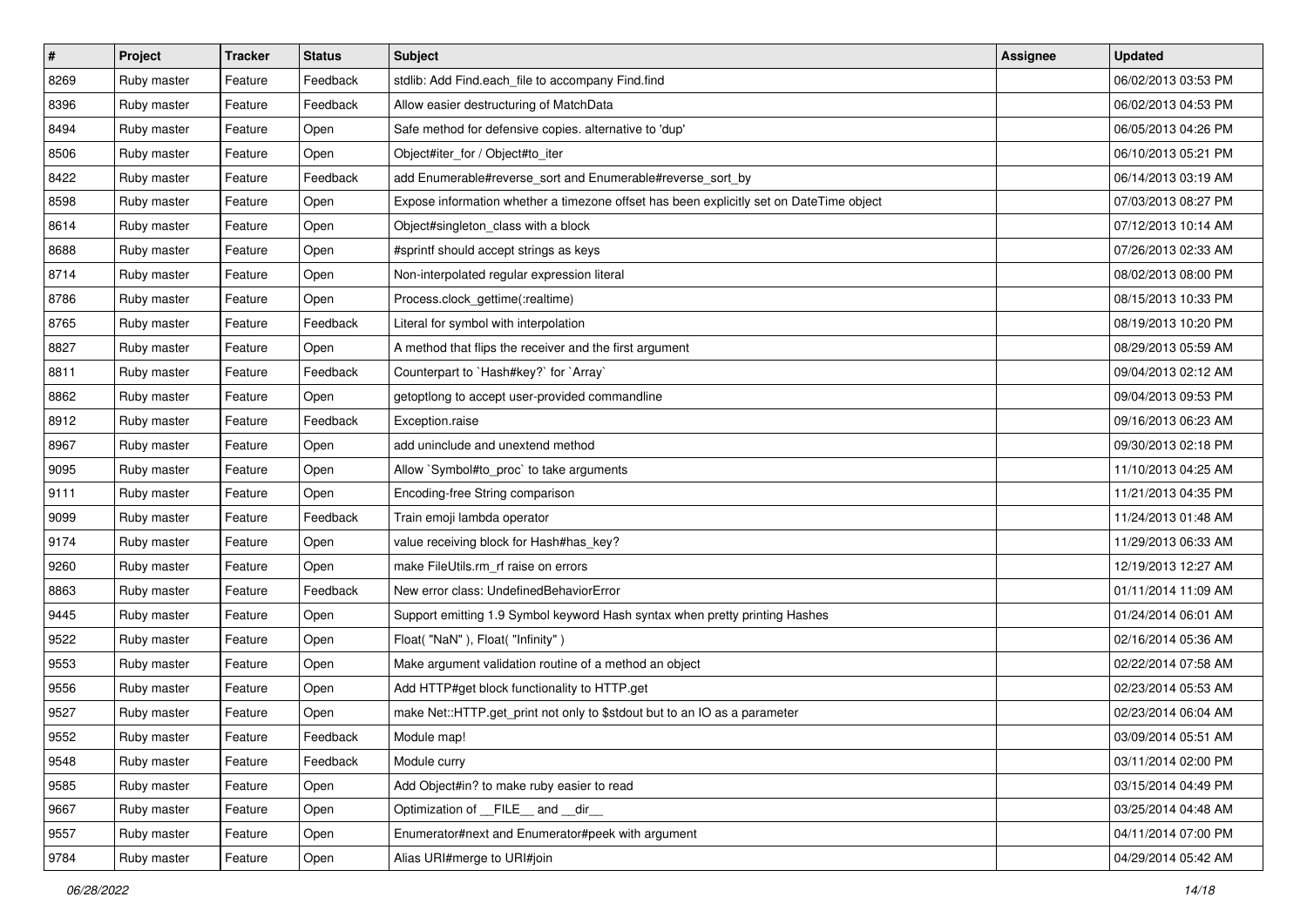| $\vert$ # | Project     | <b>Tracker</b> | <b>Status</b> | <b>Subject</b>                                                                               | <b>Assignee</b> | <b>Updated</b>      |
|-----------|-------------|----------------|---------------|----------------------------------------------------------------------------------------------|-----------------|---------------------|
| 9807      | Ruby master | Feature        | Open          | String.new with block                                                                        |                 | 05/07/2014 05:54 AM |
| 9853      | Ruby master | Feature        | Open          | Please consider quoted generation of hash like in %h( foo bar bee blaa )                     |                 | 05/19/2014 04:43 PM |
| 9871      | Ruby master | Feature        | Open          | load a ruby library which doesn't have extension                                             |                 | 05/28/2014 10:07 AM |
| 9887      | Ruby master | Feature        | Open          | Add uninclude please                                                                         |                 | 05/31/2014 01:33 PM |
| 9909      | Ruby master | Feature        | Open          | why shouldn't constant lookup check the nesting of module's name                             |                 | 06/07/2014 02:18 AM |
| 9929      | Ruby master | Feature        | Open          | add with default method to Hash                                                              |                 | 06/11/2014 12:08 AM |
| 9953      | Ruby master | Feature        | Open          | set_trace_func values which could be frozen or symbols                                       |                 | 06/19/2014 10:44 PM |
| 9960      | Ruby master | Feature        | Feedback      | Add support for GNU --long options                                                           |                 | 06/21/2014 02:06 AM |
| 10000     | Ruby master | Feature        | Open          | format width and precision with symbol hash                                                  |                 | 07/01/2014 01:25 AM |
| 10018     | Ruby master | Feature        | Feedback      | Consider adding Sub-Includes as in include Foo::bar                                          |                 | 07/10/2014 12:49 AM |
| 9963      | Ruby master | Feature        | Feedback      | Symbol.count                                                                                 |                 | 07/11/2014 06:50 AM |
| 10051     | Ruby master | Feature        | Open          | nbsp isn't remove with trim                                                                  |                 | 07/17/2014 08:02 AM |
| 10047     | Ruby master | Feature        | Feedback      | Proposal for failesafe requires                                                              |                 | 07/17/2014 10:35 PM |
| 10040     | Ruby master | Feature        | Feedback      | '%d' and '%t' shorthands for 'Date.new(*args)' and 'Time.new(*args)'                         |                 | 07/21/2014 03:42 AM |
| 10108     | Ruby master | Feature        | Feedback      | NameError#name and nested constants                                                          |                 | 08/10/2014 04:37 AM |
| 10131     | Ruby master | Feature        | Feedback      | Greatest multiple of r not greater than x                                                    |                 | 08/14/2014 07:23 AM |
| 8515      | Ruby master | Feature        | Feedback      | don't allow irb to dump output for forever and ever                                          |                 | 08/15/2014 09:20 PM |
| 10176     | Ruby master | Feature        | Open          | Document how to perform net/http calls in parallel                                           |                 | 08/27/2014 10:46 PM |
| 10215     | Ruby master | Feature        | Open          | prohibit subclassing for classes without allocator in Ruby                                   |                 | 09/08/2014 07:29 AM |
| 10059     | Ruby master | Feature        | Feedback      | [PATCH and SUGGEST] 0000000000000000000000000000000                                          |                 | 09/16/2014 11:54 AM |
| 10177     | Ruby master | Feature        | Open          | Hash#has_key? and Hash#has_value? should be deprecated                                       |                 | 09/19/2014 06:01 PM |
| 10254     | Ruby master | Feature        | Feedback      | Array#each and Array#map for nested arrays                                                   |                 | 09/19/2014 07:38 PM |
| 10270     | Ruby master | Feature        | Feedback      | Hash#insert                                                                                  |                 | 09/21/2014 01:01 PM |
| 8366      | Ruby master | Feature        | Open          | Exception.message take time to execute depending on the instance variables                   |                 | 09/22/2014 06:41 AM |
| 10305     | Ruby master | Feature        | Open          | Method for resolving all autoload statements / Add warning on autoload when used with chroot |                 | 09/29/2014 02:05 PM |
| 10308     | Ruby master | Feature        | Open          | Pipes in Ruby                                                                                |                 | 09/30/2014 11:21 PM |
| 10331     | Ruby master | Feature        | Open          | String#to_r to recognize negative denominators                                               |                 | 10/06/2014 02:44 PM |
| 10332     | Ruby master | Feature        | Open          | Rational literal for mixed fractions                                                         |                 | 10/06/2014 02:55 PM |
| 10343     | Ruby master | Feature        | Open          | Postfix notations for 'when' and 'else' inside 'case' statement                              |                 | 10/08/2014 05:25 PM |
| 10356     | Ruby master | Feature        | Feedback      | [PATCH 2/2] Remove unused internal functions                                                 |                 | 10/10/2014 05:24 AM |
| 10366     | Ruby master | Feature        | Open          | New inspection form for rational                                                             |                 | 10/11/2014 12:50 AM |
| 10327     | Ruby master | Feature        | Open          | Bool/False/True module for '==='                                                             |                 | 10/15/2014 02:42 PM |
| 10425     | Ruby master | Feature        | Open          | A predicate method to tell if a number is near another                                       |                 | 10/26/2014 01:47 AM |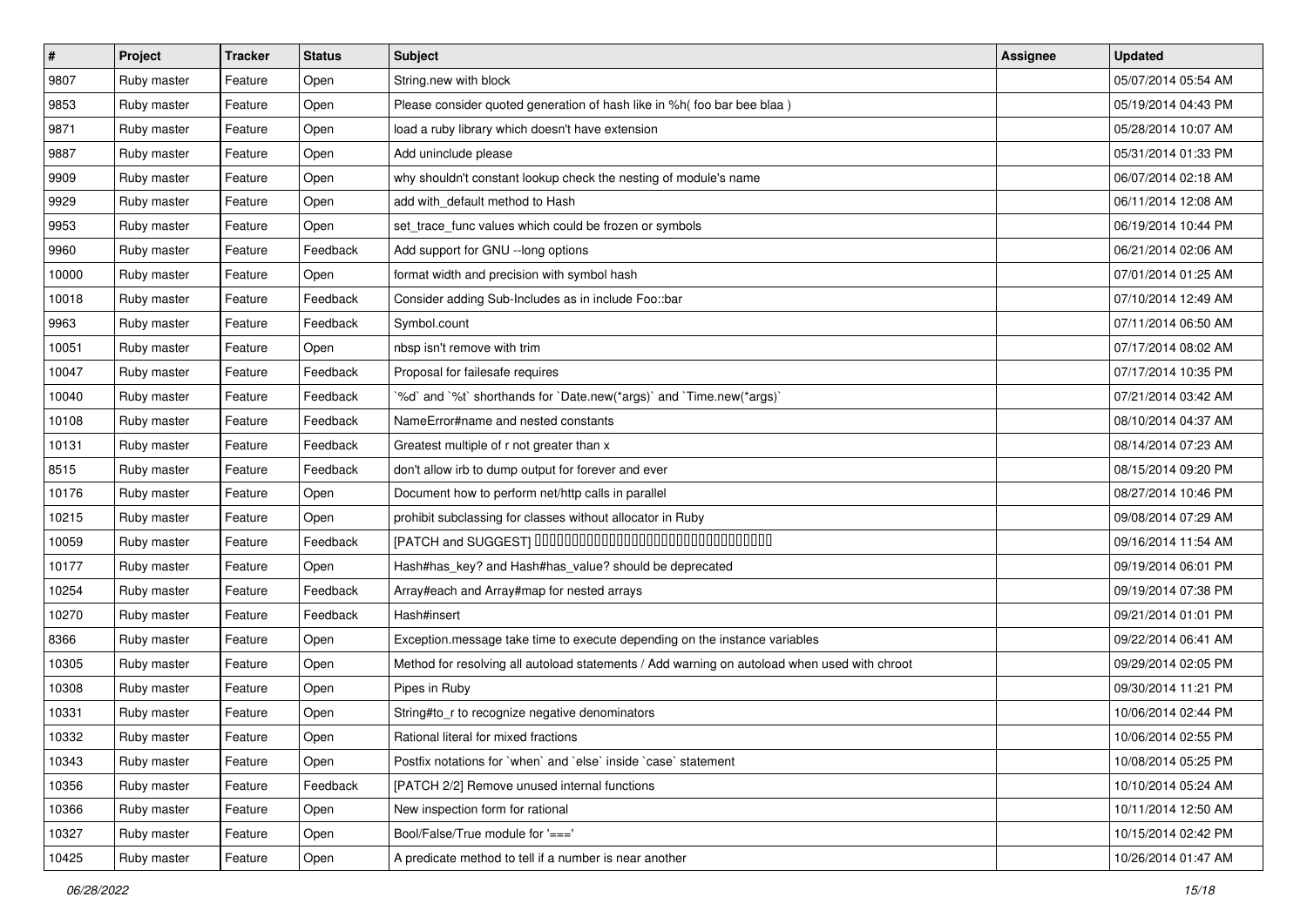| $\vert$ # | Project     | <b>Tracker</b> | <b>Status</b> | <b>Subject</b>                                                                   | Assignee | <b>Updated</b>      |
|-----------|-------------|----------------|---------------|----------------------------------------------------------------------------------|----------|---------------------|
| 10391     | Ruby master | Feature        | Open          | Provide %eISO-8859-1'string \xAA literal' string literals with explicit encoding |          | 10/28/2014 10:27 AM |
| 10455     | Ruby master | Feature        | Open          | [PATCH 0/n] Combine interface for creating new matrix                            |          | 10/29/2014 10:17 PM |
| 10474     | Ruby master | Feature        | Open          | [PATCH 1/1] Refactoring math.c (Combined some macros into one macro)             |          | 11/10/2014 10:29 PM |
| 10228     | Ruby master | Feature        | Feedback      | Statistics module                                                                |          | 11/10/2014 11:01 PM |
| 10175     | Ruby master | Feature        | Open          | There's no reason to prefer Proc.new over Kernel#proc anymore                    |          | 11/10/2014 11:07 PM |
| 10386     | Ruby master | Feature        | Open          | [PATCH 3/3] There is little possibility of using m_sqrt at complex.c             |          | 11/10/2014 11:10 PM |
| 10482     | Ruby master | Feature        | Feedback      | Allow ignored items to vary in `Enumerable#chunk`.                               |          | 11/11/2014 10:08 AM |
| 10505     | Ruby master | Feature        | Open          | [PATCH 2/n] DDDDDDDD./Object#eql? with block. (ja/en)                            |          | 11/13/2014 05:52 PM |
| 10426     | Ruby master | Feature        | Open          | A predicate to express congruence                                                |          | 11/14/2014 02:11 AM |
| 10552     | Ruby master | Feature        | Open          | [PATCH] Add Enumerable#frequencies and Enumerable#relative_frequencies           |          | 11/30/2014 11:56 AM |
| 8566      | Ruby master | Feature        | Open          | [PATCH] Allow to configure additional preludes                                   |          | 12/10/2014 01:13 PM |
| 10589     | Ruby master | Feature        | Open          | [TracePoint API] Make THREAD_{BEGIN, END} events return some context information |          | 12/11/2014 04:27 PM |
| 10645     | Ruby master | Feature        | Open          | Consider adding support of .first to MatchData object like MatchData[0]          |          | 12/25/2014 06:50 AM |
| 10683     | Ruby master | Feature        | Open          | fix inconsistent behavior of Kernel.Hash()                                       |          | 01/02/2015 06:00 AM |
| 10663     | Ruby master | Feature        | Open          | Consider adding support for String input to File. methods                        |          | 01/05/2015 12:47 AM |
| 10701     | Ruby master | Feature        | Open          | Class: Array 2 New methods                                                       |          | 01/08/2015 07:21 AM |
| 10729     | Ruby master | Feature        | Open          | Array method to subtract in place                                                |          | 01/11/2015 02:29 PM |
| 10728     | Ruby master | Feature        | Open          | Warning for Fixnum#size to use RbConfig::SIZEOF['long']                          |          | 01/11/2015 04:23 PM |
| 10770     | Ruby master | Feature        | Open          | chr and ord behavior for ill-formed byte sequences and surrogate code points     |          | 01/22/2015 10:19 AM |
| 10255     | Ruby master | Feature        | Open          | Math.log: check domain of base argument                                          |          | 01/27/2015 02:32 AM |
| 10726     | Ruby master | Feature        | Open          | [PATCH 4/4] * New methods: Set#power                                             |          | 01/28/2015 07:48 AM |
| 8564      | Ruby master | Feature        | Open          | Extend Module#attr methods                                                       |          | 02/05/2015 07:39 PM |
| 10851     | Ruby master | Feature        | Open          | Introduce Regexp#fetch                                                           |          | 02/13/2015 11:15 AM |
| 10879     | Ruby master | Feature        | Open          | UnboundMethod#to_proc                                                            |          | 02/21/2015 07:56 PM |
| 10869     | Ruby master | Feature        | Open          | Add support for option to pre-compile Ruby files                                 |          | 02/23/2015 11:08 AM |
| 10882     | Ruby master | Feature        | Open          | Provide Levenshtein distance implementation as part of stdlib                    |          | 02/26/2015 03:56 PM |
| 10927     | Ruby master | Feature        | Open          | [PATCH] Add default empty string to string replacements                          |          | 03/04/2015 10:49 AM |
| 10863     | Ruby master | Feature        | Open          | allow protected class methods to be callable from instance methods               |          | 04/01/2015 06:11 PM |
| 10152     | Ruby master | Feature        | Open          | String#strip doesn't remove non-breaking space                                   |          | 04/12/2015 07:36 PM |
| 9725      | Ruby master | Feature        | Open          | Do not inspect NameError target object unless verbose                            |          | 05/08/2015 02:18 AM |
| 11148     | Ruby master | Feature        | Open          | Add a way to require files, but not raise an exception when the file isn't found |          | 05/13/2015 05:57 PM |
| 11154     | Ruby master | Feature        | Feedback      | Postfix '!?' can use as the valid function identifier.                           |          | 05/18/2015 04:49 PM |
| 11227     | Ruby master | Feature        | Feedback      | May it be possible to add some symbols to IO.new() ?                             |          | 06/06/2015 03:57 AM |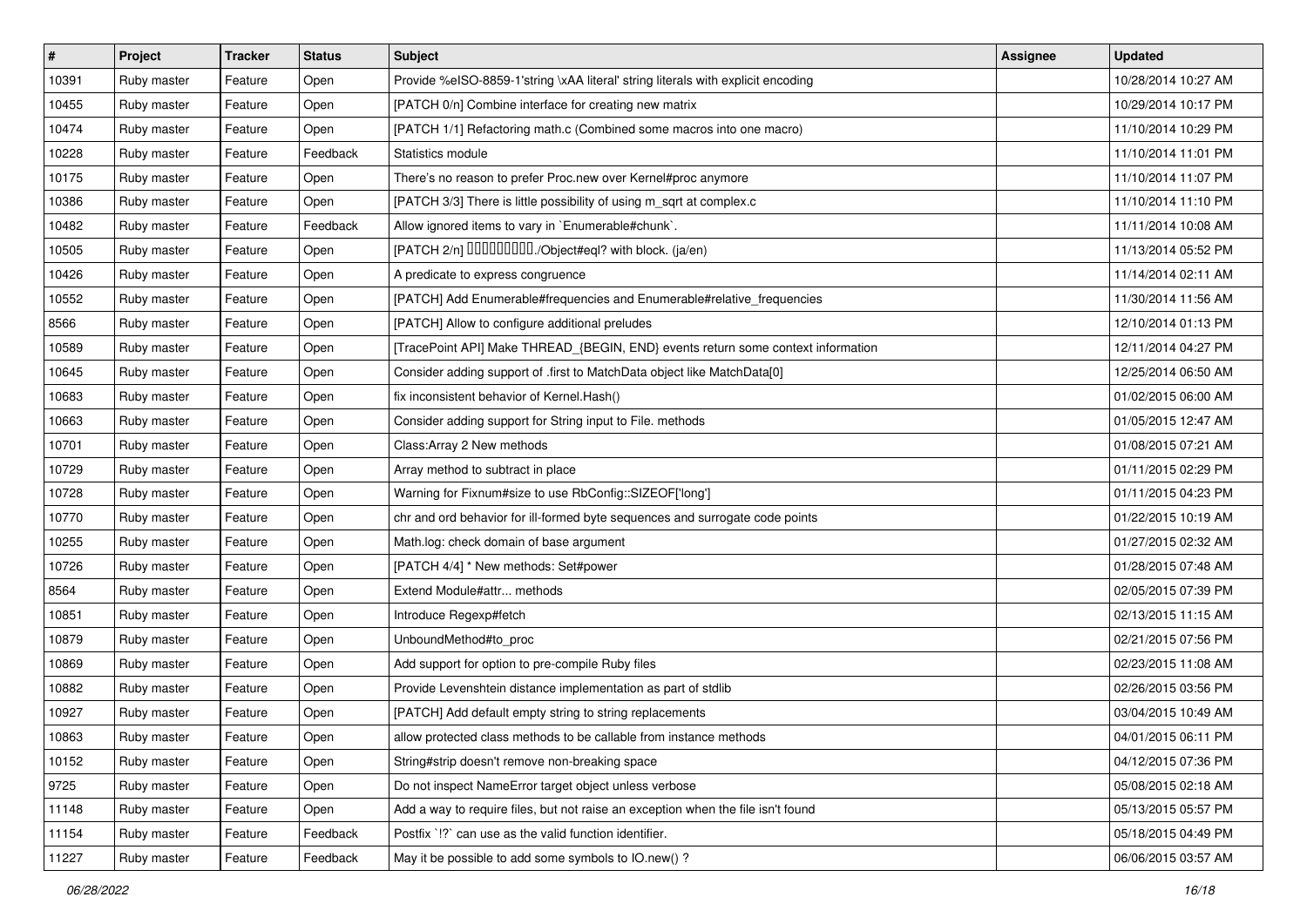| $\vert$ # | Project     | <b>Tracker</b> | <b>Status</b> | <b>Subject</b>                                                                                                                             | Assignee | <b>Updated</b>      |
|-----------|-------------|----------------|---------------|--------------------------------------------------------------------------------------------------------------------------------------------|----------|---------------------|
| 11305     | Ruby master | Feature        | Open          | [ipaddr] include the IP address in question within the InvalidAddressError exception message                                               |          | 06/25/2015 04:25 AM |
| 11315     | Ruby master | Feature        | Open          | [PATCH] Add Array#^ for parity with other set-like operations.                                                                             |          | 06/29/2015 05:05 AM |
| 10585     | Ruby master | Feature        | Open          | struct: speedup struct.attr = v for first 10 attributes and struct[:attr] for big structs                                                  |          | 06/30/2015 08:18 PM |
| 11309     | Ruby master | Feature        | Open          | Iterator over string matches                                                                                                               |          | 07/01/2015 08:35 AM |
| 11323     | Ruby master | Feature        | Open          | Documentation update on how uniq works / guarantee of order                                                                                |          | 07/02/2015 03:34 AM |
| 9918      | Ruby master | Feature        | Open          | Exception#cause should be shown in output and #inspect                                                                                     |          | 07/13/2015 02:32 PM |
| 11347     | Ruby master | Feature        | Open          | Errors with cause not reported properly to console                                                                                         |          | 07/15/2015 04:39 PM |
| 10949     | Ruby master | Feature        | Open          | Time is WB unprotected                                                                                                                     |          | 07/23/2015 05:55 PM |
| 10211     | Ruby master | Feature        | Feedback      | Implement Signal.current_trap(sig)                                                                                                         |          | 08/09/2015 01:00 PM |
| 11429     | Ruby master | Feature        | Open          | Local variable assignment via regex ===                                                                                                    |          | 08/10/2015 11:26 PM |
| 11446     | Ruby master | Feature        | Open          | Possible work around for the requirement to supplying arguments like this: .map(&:method, <arguments>)</arguments>                         |          | 08/14/2015 04:40 PM |
| 11475     | Ruby master | Feature        | Open          | <b>AST</b> transforms                                                                                                                      |          | 08/21/2015 11:14 AM |
| 8437      | Ruby master | Feature        | Open          | custom operators, unicode                                                                                                                  |          | 08/30/2015 03:05 AM |
| 11507     | Ruby master | Feature        | Open          | Net::HTTP should use TCP_CORK or TCP_NOPUSH to avoid fragmenting packets                                                                   |          | 09/04/2015 09:47 AM |
| 9830      | Ruby master | Feature        | Assigned      | Support for GOST private/public keys                                                                                                       |          | 09/13/2015 03:10 AM |
| 6047      | Ruby master | Feature        | Assigned      | read_all: Grow buffer exponentially in generic case                                                                                        |          | 09/13/2015 03:19 AM |
| 6133      | Ruby master | Feature        | Assigned      | SSLSocketlshutdownllllll                                                                                                                   |          | 09/13/2015 03:22 AM |
| 10179     | Ruby master | Feature        | Open          | Net::HTTP::Get.new("https://google.com").basic_auth(user_name, password) should throw exception stating<br>the need to set use_ssl to true |          | 09/13/2015 03:25 AM |
| 9613      | Ruby master | Feature        | Open          | Warn about unsafe ossl ciphers                                                                                                             |          | 09/13/2015 03:27 AM |
| 10519     | Ruby master | Feature        | Open          | <b>TLS Renegotiation</b>                                                                                                                   |          | 09/13/2015 03:29 AM |
| 5103      | Ruby master | Feature        | Feedback      | [ext/openssl] Object equality for objects based on ASN.1 structures                                                                        |          | 09/13/2015 03:32 AM |
| 5102      | Ruby master | Feature        | Feedback      | [ext/openssl] Purpose of OpenSSL::PKCS12.new / Allow changing the password                                                                 |          | 09/13/2015 03:33 AM |
| 11529     | Ruby master | Feature        | Feedback      | extensible % literal declarations                                                                                                          |          | 09/17/2015 05:57 PM |
| 11530     | Ruby master | Feature        | Feedback      | unicode planes                                                                                                                             |          | 09/21/2015 05:46 AM |
| 11577     | Ruby master | Feature        | Open          | Add encodeURIComponent compatible API for URI                                                                                              |          | 10/09/2015 01:40 PM |
| 11583     | Ruby master | Feature        | Open          | Add File#unlink                                                                                                                            |          | 10/12/2015 05:40 AM |
| 11597     | Ruby master | Feature        | Open          | Add Linux-specific setfsuid(2)/setfsgid(2)                                                                                                 |          | 10/15/2015 10:08 PM |
| 11415     | Ruby master | Feature        | Open          | autoload with a Proc                                                                                                                       |          | 10/21/2015 08:38 PM |
| 10181     | Ruby master | Feature        | Open          | New method File.openat()                                                                                                                   |          | 10/22/2015 12:12 PM |
| 11629     | Ruby master | Feature        | Open          | Implement Enhanced Mail System Status Codes (rfc1893)                                                                                      |          | 10/28/2015 10:38 AM |
| 11634     | Ruby master | Feature        | Open          | [PATCH] variable.c (rb global tbl): convert to id table                                                                                    |          | 10/29/2015 08:11 PM |
| 11694     | Ruby master | Feature        | Open          | Numeric#nonpositive?, nonnegative?                                                                                                         |          | 11/16/2015 12:56 AM |